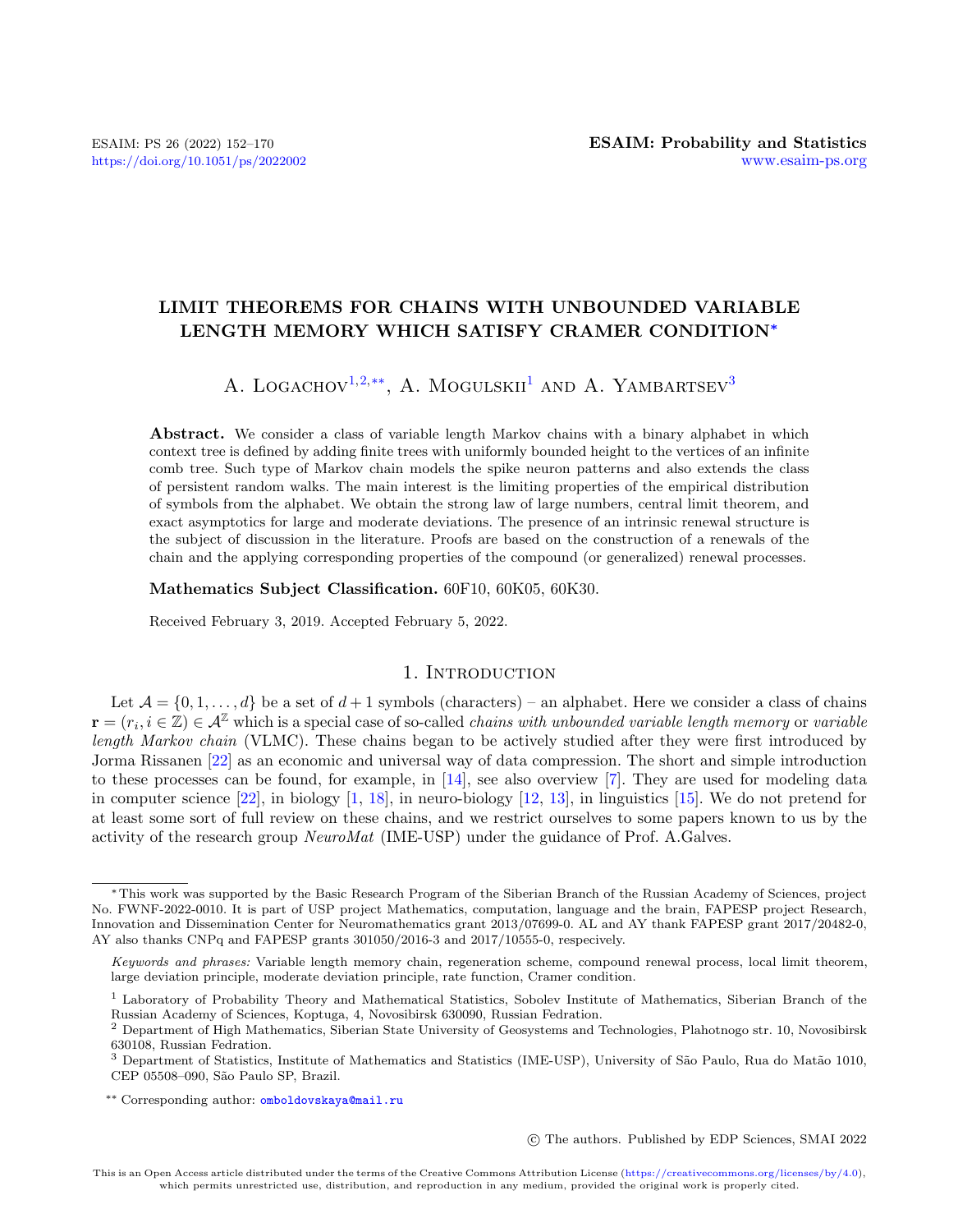

<span id="page-1-0"></span>FIGURE 1. (A) the complete binary rooted tree, where non-rooted vertices codified by the finite binary sequences;  $(B)$  the example of a finite binary context tree;  $(C)$  the example of infinite binary comb context tree; the notation " $0<sup>n</sup>$ " means the string of n repeating symbol "0", and "0 $\infty$ " means the semi-infinite string of "0"s.

If we interpret  $\mathbb Z$  as a discrete time, then one can imagine such chains as a successive in time attribution of a character from the alphabet  $A$  with probability which depends on the past (existing sequence of characters), or, more precisely, it depends on a part of the past which called a context. More formally, let us fix an initial configuration

$$
r(0) = \{r_i(0)\}_{-\infty < i \le 0}, \ r_i(0) \in \mathcal{A},
$$

where  $r_i(0)$ ,  $-\infty < i \leq 0$  take values from the finite alphabet A, which is binary  $\mathcal{A} := \{0,1\}$  in our case. Let us denote  $\mathcal{A}^{-\infty}$  the set of all such semi-infinite sequences. Thus, adding a character from the right, the state of the process on the  $n$ -th step is a configuration

$$
r(n) = \{r_i(n)\}_{-\infty < i \le n}, \ r_i(n) \in \mathcal{A},
$$

such that  ${r_i(n)}_{-\infty < i \leq n-1} \equiv {r_i(n-1)}_{-\infty < i \leq n-1}$ , for any n. Observe that the set

$$
\mathcal{A}^* = \bigcup_{n=1}^{\infty} \mathcal{A}^n
$$

of all finite sequences of symbols from A can be represented as the non-root vertices of an infinite  $(d+1)$ -ary complete rooted tree, see Figure [1\(](#page-1-0)A), for  $d = 1$ ,  $|\mathcal{A}| = 2$ . Note that we read the sequence from the right to the left.

Given two integers  $s \leq k$ , we will denote by  $r_s^k$  the sequence  $(r_s, ..., r_k)$  of symbols in A. One call the process  $r(n)$  the VLMC if for any semi-infinite configuration  $\alpha = {\alpha_i}_{-\infty \leq i \leq 0} \in \mathcal{A}^{-\infty}$  such that  ${r_{i-n}(n)}_{-\infty \leq i \leq n} = \alpha$ there exists  $m(\alpha) \leq \infty$  (context memory function) such that

$$
\mathbf{P}(r_{n+1}(n+1) = a \mid r(n) = \alpha) = \mathbf{P}(r_{n+1}(n+1) = a \mid r(n)_{n-m(\alpha)}^n = \alpha_{-m(\alpha)}^{-1}),
$$

*i.e.* the probability to add the next symbol depends on the part (symbols from the site  $n - m(\alpha)$  to the site n) of the hole history  $r(n)$  (the theory allows to be the hole semi-infinite sequence  $r(n)$ ). Note that in general  $r(n)$  is not Markov chain. The role of matrix of transition probabilities for the Markov chain plays the context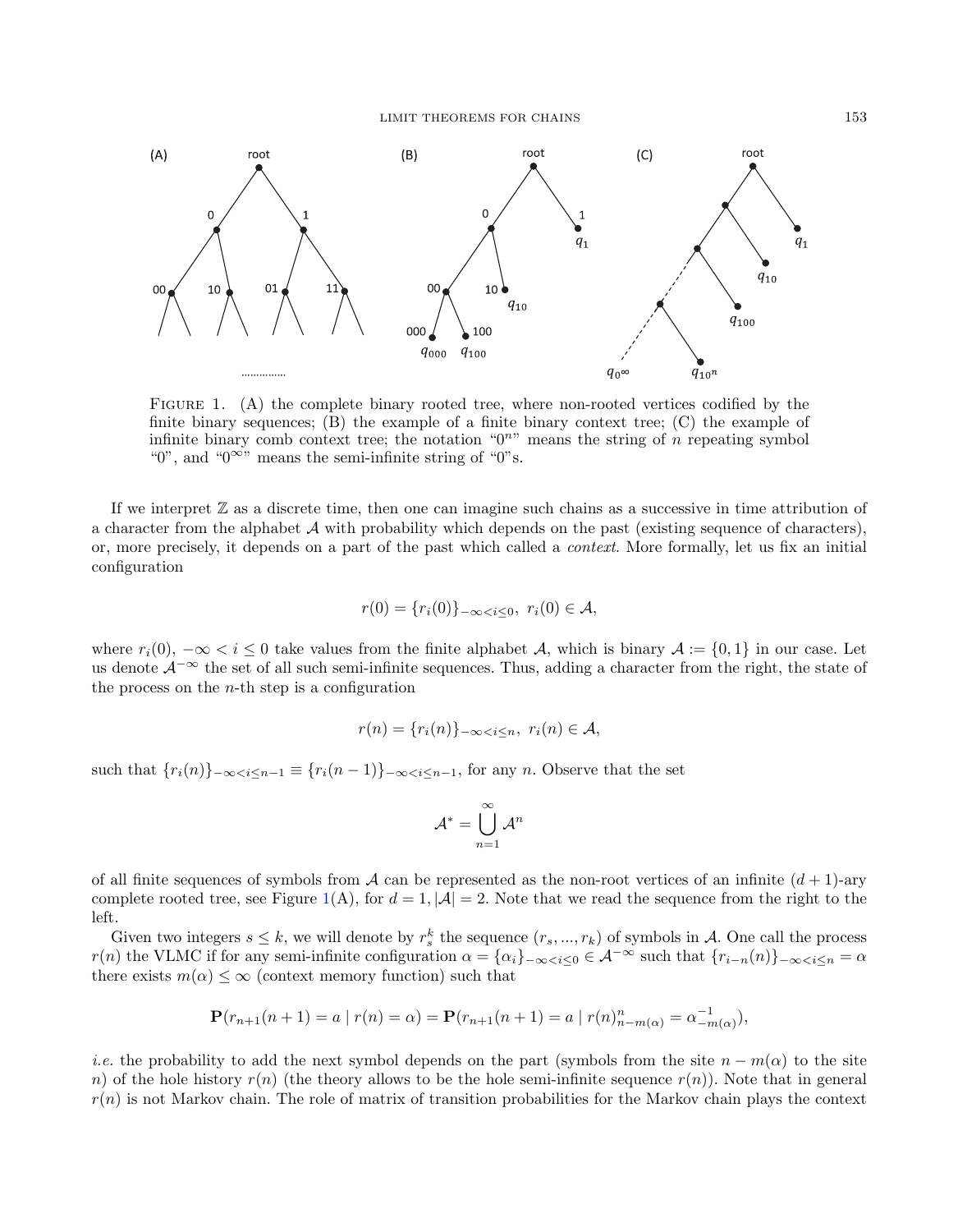tree in case of VLMC, where each vertex represent a context, and each leaf is associated with a probability distribution (on  $A$ ) of a new character.

To make the notion of VLMC more clear, let consider the finite context tree represented on Figure [1\(](#page-1-0)B) with binary alphabet  $\mathcal{A} = \{0, 1\}$ . Here, suppose at time n we have a sequence  $r(n) = \{r_i(n)\}\subset \infty$ the probability to add 1 on the site  $n + 1$  is

$$
\mathbf{P}(r_{n+1}(n+1) = 1 \mid r(n)) = \begin{cases} q_1, & \text{if } r_n(n) = 1; \\ q_{01}, & \text{if } r_n(n) = 0, r_{n-1}(n) = 1; \\ q_{001}, & \text{if } r_n(n) = 0, r_{n-1}(n) = 0, r_{n-2}(n) = 1; \\ q_{000}, & \text{if } r_n(n) = 0, r_{n-1}(n) = 0, r_{n-2}(n) = 0. \end{cases}
$$

Note that a Markov chain with the state space  $A$  is a particular case of these chains. In this case the context tree has height 1 – we should know only the last character in order to decide the distribution of a new character. The existence of a stationary measure on  $\mathcal{A}^{\mathbb{Z}}$  compatible with a family of transition probabilities determined by a context tree is the question which naturally arises. This question was answered and the short review can be find in [\[14\]](#page-18-1), where the methods of statistical inferences of context tree were also studied. See also [\[7\]](#page-18-2), where the necessary and sufficient conditions for the existence and uniqueness of stationary distribution were established for some special the *infinite comb* (see Fig.  $1(C)$  $1(C)$ ) and the *bamboo blossom* context trees.

In [\[16\]](#page-18-7) the perfect simulation for such processes was constructed. The success of the algorithm (if the perfect simulation stops in a finite time) depends directly from the existence of a (finite) renewal time moment – the moment when the next and successive attributions of characters do not depend on the past. In the same paper the connection between renewal processes and the chains with variable length memory was established. This indicates to us that the large deviations results for this sort of chain can be obtained using the regeneration structure and the recently published results on large deviations for the (compound) renewal processes [\[21\]](#page-18-8).

Let us now specify the process  $r(n)$  we deal with in the paper. The process is VLMC with binary alphabet. Instead of providing the context tree, let us first define it in an alternative way.

In order to set the transition rules we fix a number  $v \in \mathbb{N}$  (one of the parameters of the chain). Consider the set of all strings of v characters (from  $\mathcal{A}^v$ ) ending with the character 1; the total number of such words is  $2^{v-1}$ ; for any such word we assing their own order number  $j, 1 \leq j \leq 2^{v-1}$ . Let us set the sequence of positive numbers on this set of words

<span id="page-2-0"></span>
$$
\mathbf{p}_{kj} \in (0,1), \quad k \in 0 \cup \mathbb{N}, \quad 1 \le j \le 2^{v-1}.
$$
 (1.1)

Now we are ready to describe the rules (transition probabilities) of adding a character from the right: let we have a configuration on the *n*-th step  $r(n) = \{r_i(n)\}_{-\infty \leq i \leq n}$ . Denote

$$
m_n := \sup\{-\infty < i \le n : r_i(n) = 1\}.
$$

Then, at the next step the configuration  $r(n) = \{r_i(n)\}_{-\infty \leq i \leq n}$  jump to the configuration

$$
r(n+1) = \{r_i(n+1)\}_{-\infty < i \le n+1}
$$

by writing from the right a character 1,  $r_{n+1}(n+1) = 1$ , with probability  $\mathbf{p}_{k_n j_n}$ , where  $k_n = n - m_n$ , and  $j_n$  is the number of word, which forms the sequence

$$
r_{m_n-v+1}(n), r_{m_n-v+2}(n), \ldots, r_{m_n}(n).
$$

Thus, the character 0,  $r_{n+1}(n+1) = 0$ , will be adding with probability  $1 - \mathbf{p}_{k_n j_n}$ . Note that the previous sequence do not change, that is  $\{r_i(n+1)\}_{-\infty\leq i\leq n}\equiv r(n)$ . Thus, the probability of the attributed character  $r_{n+1}(n+1)$  depends on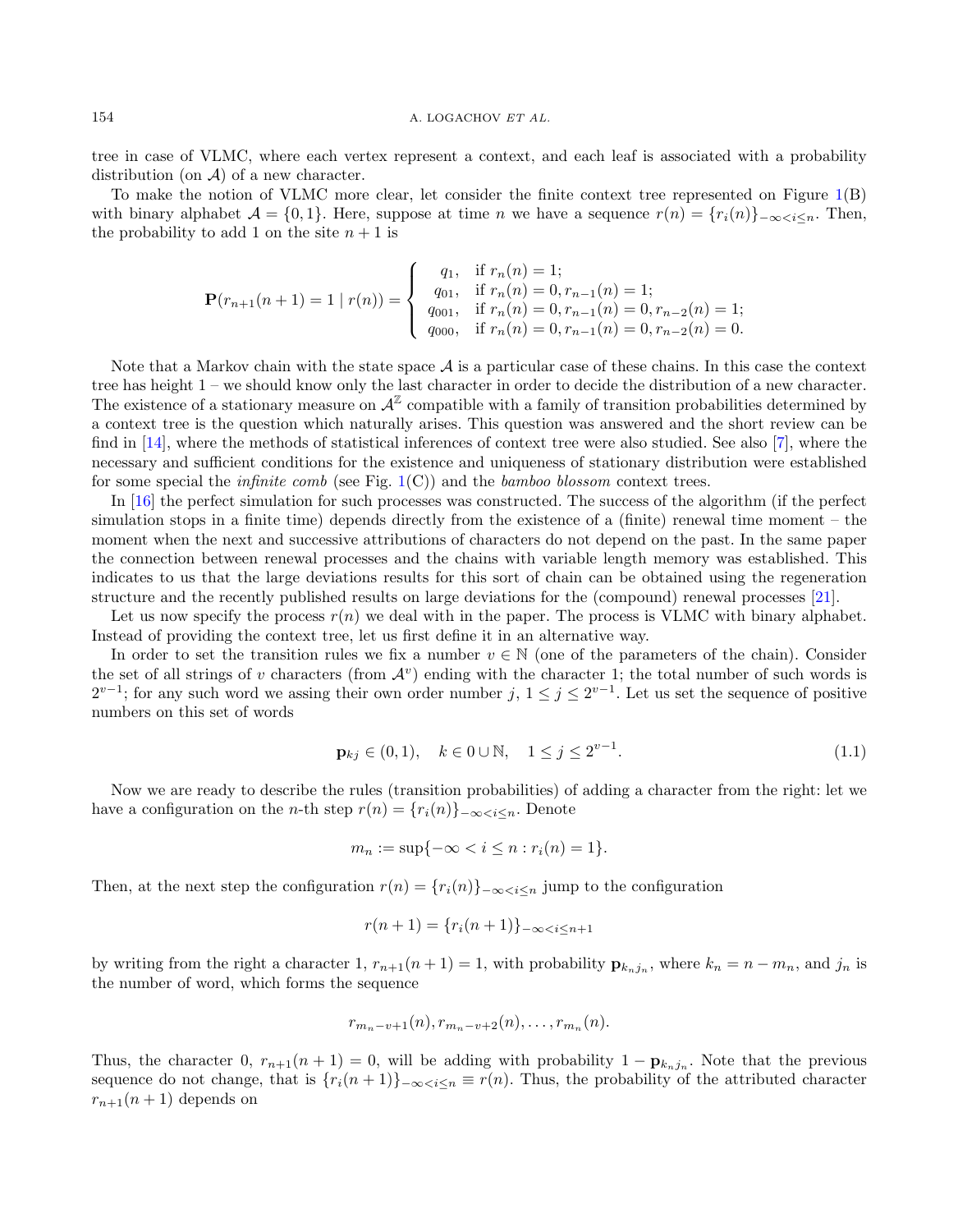

<span id="page-3-0"></span>FIGURE 2. The context tree corresponding the studying process  $r(n)$ .

- (i) the distance to the nearest character 1;
- (ii) the word of  $v 1$  letters, which stand on the left from this 1.

The context tree corresponding to the defined process  $r(n)$  for the case  $v = 4$  is represented in Figure [2](#page-3-0) which is extension of comb tree of Figure [1\(](#page-1-0)C). The comb tree on Figure 1(C) correspond to the case  $v = 1$  with probabilities  $\mathbf{p}_{k1} = q_{10^{k-1}}$  for any  $k \in \mathbb{N}$ .

It is obvious that the random sequence  $\{r_n(n)\}\$ is not Markov chain, because the transition probability from  $r_n(n)$  to  $r_{n+1}(n+1)$  can depend, generally speaking, not only on the character  $r_n(n)$ , but also on values  $r_{n-i}(n-j)$  for arbitrarily large  $j \geq 0$ .

There are some motivations why we are restricted to that specific class of chains with unbounded variable length memory. First of all, in studies of neuronal spiking signals, the time of the last spiking of a neuron is, in some sense, a renewal time, and the distribution of time interval between two consecutive spikes indicate the neuronal activity of neighbors neurons. Thus, when we add information about the short (of size v) previous activity pattern of a neuron we try to extend the information about the neuronal dynamics and the limiting behavior is our interest in this context.

We would note also that the processes of such type correspond to the one-side comb-like context trees. Such a structure is very popular in various fields of research. But here we would like to mention the class of processes known in the literature as a Persistent random walk (PRW), a Goldstein-Kac random walk, or also a correlated random walk, see [\[5\]](#page-18-9) for definitions and short historical introduction. The increments of these random walks are not independent but form a Markov chain and are closely related to the chains with unbounded variable length memory, see [\[5,](#page-18-9) [6\]](#page-18-10). These random walks can be considered as a chain with unbounded variable length memory with the special context tree on the binary alphabet called by the authors as a double (infinite) comb context tree [\[5\]](#page-18-9).

Moreover, in [\[5\]](#page-18-9) the authors also consider persistent random walk corresponding to the adding to the leaves of comb tree the context trees with success probabilities associated with the leaves of added trees. It means that increments of a random walk can be derived by an infinite binary context tree, which is a natural extension of studied persistent random walks. The authors noted that the renewal properties may still hold in this situation. In our case, the process corresponds to the infinite comb tree where each leaf receives a complete binary tree of height  $v - 1$  with arbitrary success probabilities  $(1.1)$ .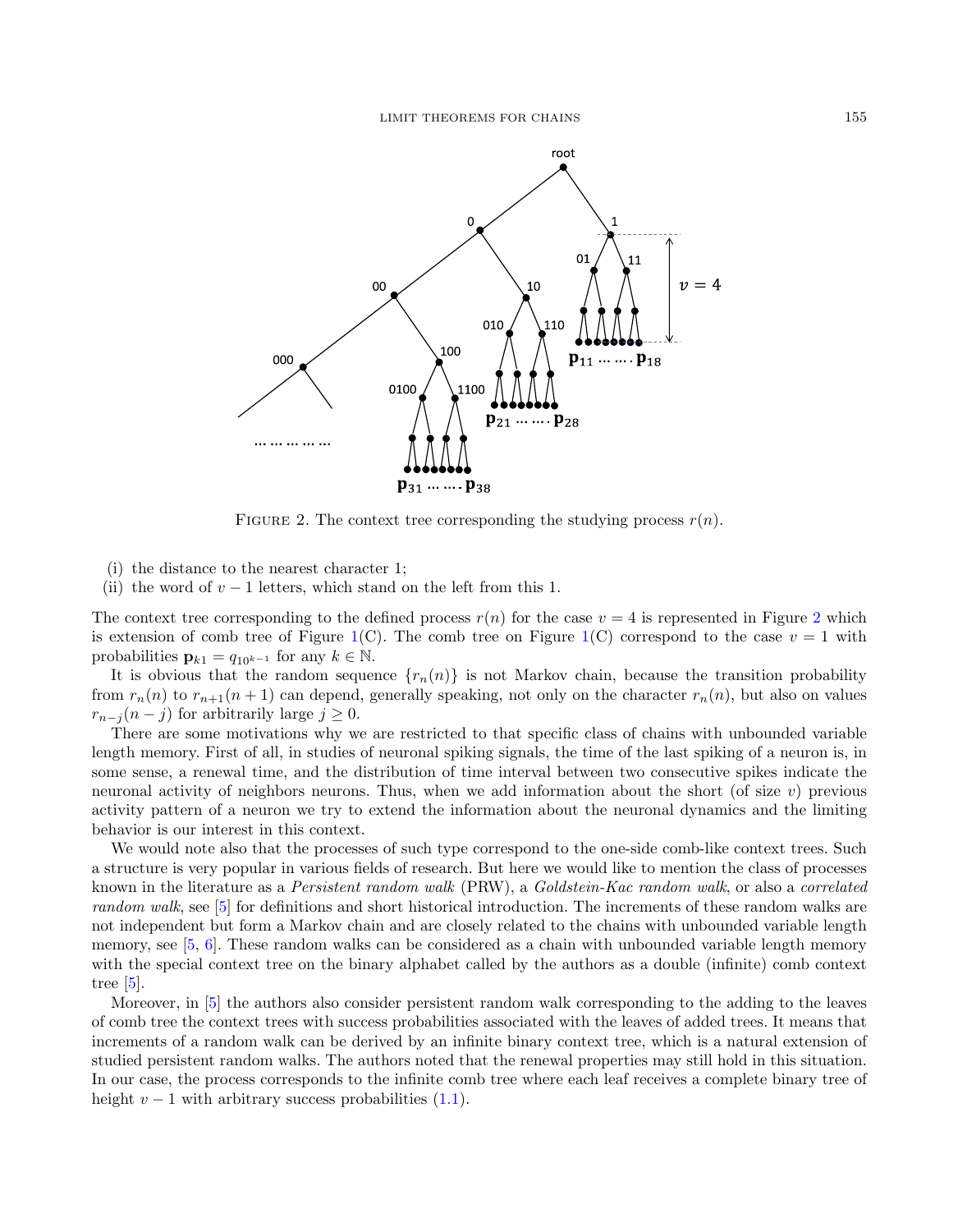For such defined process  $r(n)$  let  $R(n)$  be the number of units adding from the right to the initial configuration  $r(0)$  in *n* steps:

$$
R(n) := \sum_{k=1}^{n} r_k(n) \equiv \sum_{k=1}^{n} r_k(k).
$$

In terms of persistent (one dimensional) random walk on  $\mathbb Z$  with increments  $\pm 1$ , the position of random walk at time n is  $2R(n) - n$ . We are interested in the asymptotic behaviour of the process  $R(n)$  when  $n \to \infty$ . In the next section we prove low of large numbers, central limit theorem, local limit theorem, we establish also the large and moderate deviations principles.

Further we suppose that the following condition  $[A]$  holds true. The condition  $[A]$  composed by two items.

- $[A.1]$  Inicial configuration  $r(0)$  contains at least one unit.
- [A.2] There exist constants  $0 < \delta_2 < \delta_1 < 1$  such that for all  $k \in 0 \cup \mathbb{N}$ ,  $1 \le j \le 2^{v-1}$  the following inequalities holds

$$
\delta_2 \leq \mathbf{p}_{kj} \leq \delta_1.
$$

The condition [A.1] is an obvious condition for existence of process and for implementation of transition probabilities. Note, however, that this condition can be omitted adding the probability  $\mathbf{p}_{\infty} \in (0,1)$  to atribute a character "1", when the sequence consists of only zeros. Condition [A.2] gives us the possibility of construction of arithmetic compound (generalized) renewal process which satisfy Cramer moment condition  $[C_0]$  and the condition of arithmeticity of [Z] (see Sect. [2\)](#page-5-0).

Note that the transition probabilities of VLMC can be considered as a special case of so-called g-function defining the chains of infinite order. A g-function is a probability kernel  $g: \mathcal{A} \times \mathcal{A}^{\mathbb{N}} \to [0,1]$  such that  $\sum_{a \in \mathcal{A}} g(a \mid a)$  $\alpha$ ) = 1 for any  $\alpha \in \mathcal{A}^{\mathbb{N}}$ : in our notation

$$
\mathbf{P}(r_{n+1}(n+1) = a | r(n) = \alpha) = g(a | \alpha).
$$

But we should note that all (to the best of our knowledge) results in the literature on chains of infinite order deals with the condition of continuity of a g-function:  $g(a \mid \cdot)$  should be continuous for each  $a \in A$ , *i.e.* for all  $\varepsilon > 0$ , there exists  $n \geq 0$  so that

$$
\big|g(a\mid\alpha)-g(a\mid\beta)\big|<\varepsilon
$$

for all  $\alpha = (a_i, i \in \mathbb{N}), \beta = (b_i, i \in \mathbb{N}) \in \mathcal{A}^{\mathbb{N}}$  with  $a_i = b_i$  for each  $i = 1, \ldots, n$ . This condition is not assumed here, although the continuity condition can be attained in some special cases of VLMC. Indeed, let us here recall the example considered in [\[16\]](#page-18-7). In our notations we consider the case  $v = 1$ , *i.e.* the corresponding context tree is the infinite binary comb context tree represented by Figure [1\(](#page-1-0)C), and  $\mathbf{p}_{11} = q_1, \mathbf{p}_{21} = q_{10}, \dots \mathbf{p}_{n1} = q_{10^{n-1}}$ and  $\mathbf{p}_{\infty} = q_0 \infty$ . Let fix  $\epsilon_1 \neq \epsilon_2 \neq \epsilon_3 \in (0, 1)$ , consider  $q_{10^n} = \epsilon_1$  if n is odd,  $q_{10^n} = \epsilon_2$  if n is even, and  $q_0 \in \epsilon_3$ . It is straightforward to check that for any  $n$ 

$$
\sup_{\alpha,\beta:a_i=b_i,i=1,\dots,n} |g(a \mid \alpha) - g(a \mid \beta)| = \max\{|\epsilon_1 - \epsilon_2|, |\epsilon_1 - \epsilon_3|, |\epsilon_2 - \epsilon_3|\},\
$$

It follows that non of our processes have to be continuous. In particular, it means that the central limit theorem proved in [\[20\]](#page-18-11) or the rough large deviation asymptotics from [\[8,](#page-18-12) [9\]](#page-18-13) cannot be applied for considered here process  $R(n)$ . Moreover, under the continuity condition the limiting properties of  $R(n)$  can be proved using the renewal structure constructed in [\[10\]](#page-18-14). In general, to study the limiting behavior of the sequence  $R(n)$  requires a renewal structure different from that constructed in [\[10\]](#page-18-14), see Section [2.](#page-5-0)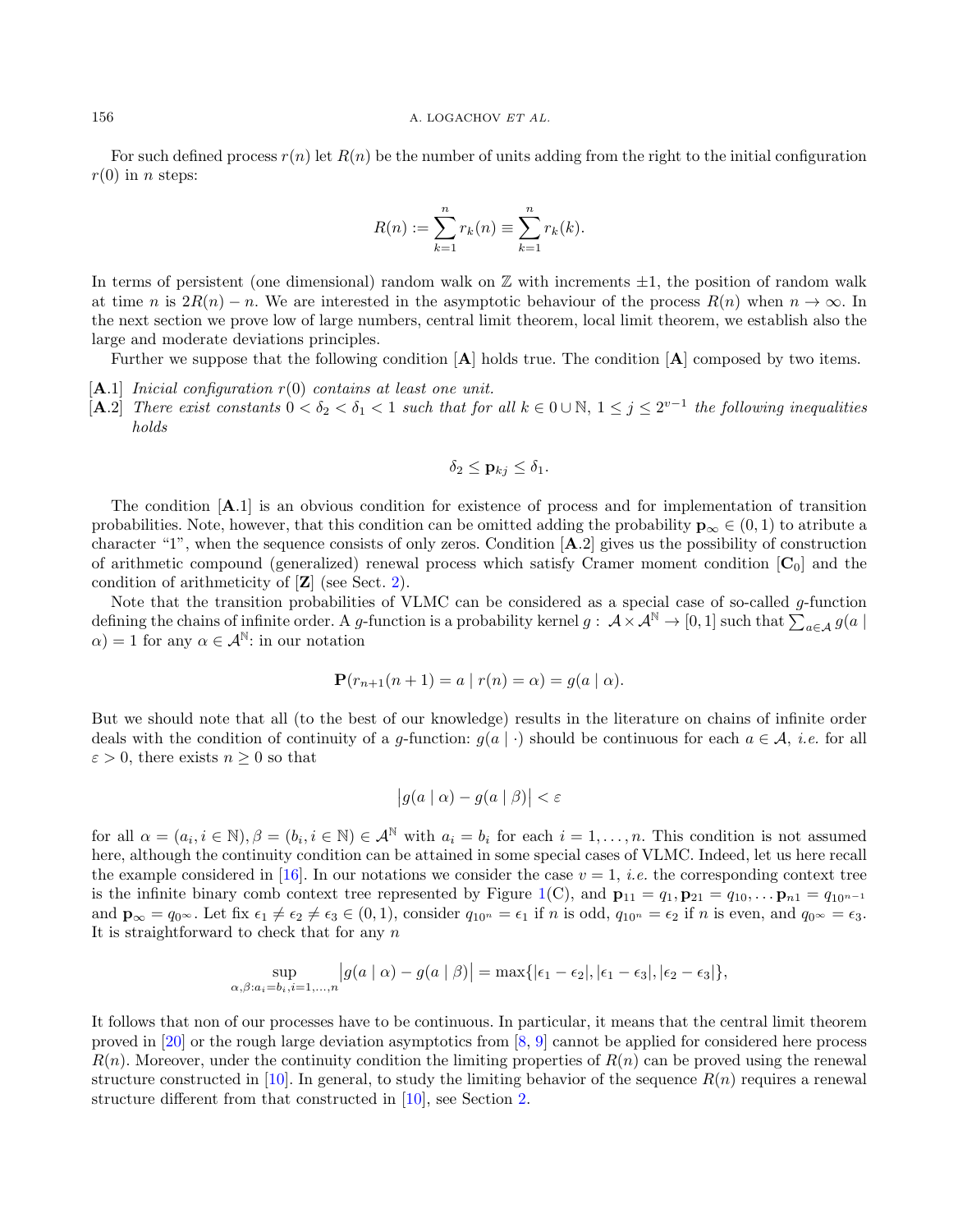The paper is organized as follows. In Section [2](#page-5-0) we introduce our definitions and notations and we formulate main results by Theorem [2.2:](#page-7-0) low of large numbers, central limit theorem, local moderate and large limit theorem and principle of moderate large deviations for  $R(n)$ . In Section [3](#page-8-0) we prove Theorem [2.2.](#page-7-0) Section [4](#page-12-0) contains the auxiliary lemmas and their proofs.

#### 2. Definitions, notations and main results

<span id="page-5-0"></span>To formulate and prove the main result we need to recover the renewal structure of the studying process. The renewal structure is represented as generalized renewal process [\[2\]](#page-17-1) known in the literature also as renewal reward process. Naturally, all limit theorems we prove here for  $R(n)$  are related to limiting properties of the generalized renewal process. The results from [\[2\]](#page-17-1) will be useful in order to prove the strong low of large numbers and central limit theorem, and for the large deviation theorems we apply the results from [\[21\]](#page-18-8).

For any state  $r(n)$  we correspond the pair

$$
Y(n) := (Y_1(n), \mathbf{Y}_2(n)),
$$

where  $Y_1(n) := n - m_n$  (the distance to the nearest unit, or, what's the same, the number of zeros before the nearest unit),

$$
\mathbf{Y}_{2}(n) := (r_{m_n-v+1}(n), r_{m_n-v+2}(n), \ldots, r_{m_n}(n))
$$

(sequence of the nearest unit and  $v - 1$  letters from its left).

Note, that the pair  $Y(n) := (Y_1(n), Y_2(n))$  can transit with probability  $\mathbf{p}_{k_n j_n}$  into the pair

$$
Y(n+1) = (0, \mathbf{Y}_2(n+1)),
$$

where

$$
\mathbf{Y}_2(n+1) = \begin{cases} (0, \dots, 0, 1), & \text{if } Y_1(n) \ge v - 1, \\ (r_{m_n-v+Y_1(n)+2}(n), \dots, r_{m_n}(n), 0, \dots, 0, 1), & \text{if } Y_1(n) < v - 1, \end{cases}
$$

and with probability  $1 - \mathbf{p}_{k_n j_n}$  into the pair

$$
Y(n + 1) = (Y_1(n) + 1, Y_2(n)).
$$

In this way  $Y(n+1)$  is an random function on  $Y(n)$ . Thus, the sequence  $\{Y(n)\}\$ ,  $n \geq 0$  is homogeneous Markov chain with the phase state

$$
\mathcal{Y} := \{ y = (y_1, \mathbf{y}_2) : y_1 \in 0 \cup \mathbb{N}, \mathbf{y}_2 = (a_1, \dots, a_v), a_1 \in \mathcal{A}, \dots, a_{v-1} \in \mathcal{A}, a_v = 1 \}.
$$

Let us pick out the state

$$
y_0 := (0, (0, \ldots, 0, 1)).
$$

Note that the chain can jump in one step from any state  $(y_1, y_2)$  to the chosen state  $y_0$ , if the coordinate  $y_1$ not less than  $v - 1$ . Denote

$$
\tau_1 := \min\{n > 0 : Y(n) = y_0\},\
$$
  

$$
\tau_k := \min\{n > \tau_1 + \dots + \tau_{k-1} : Y(n) = y_0\} - (\tau_1 + \dots + \tau_{k-1}), \quad 2 \le k.
$$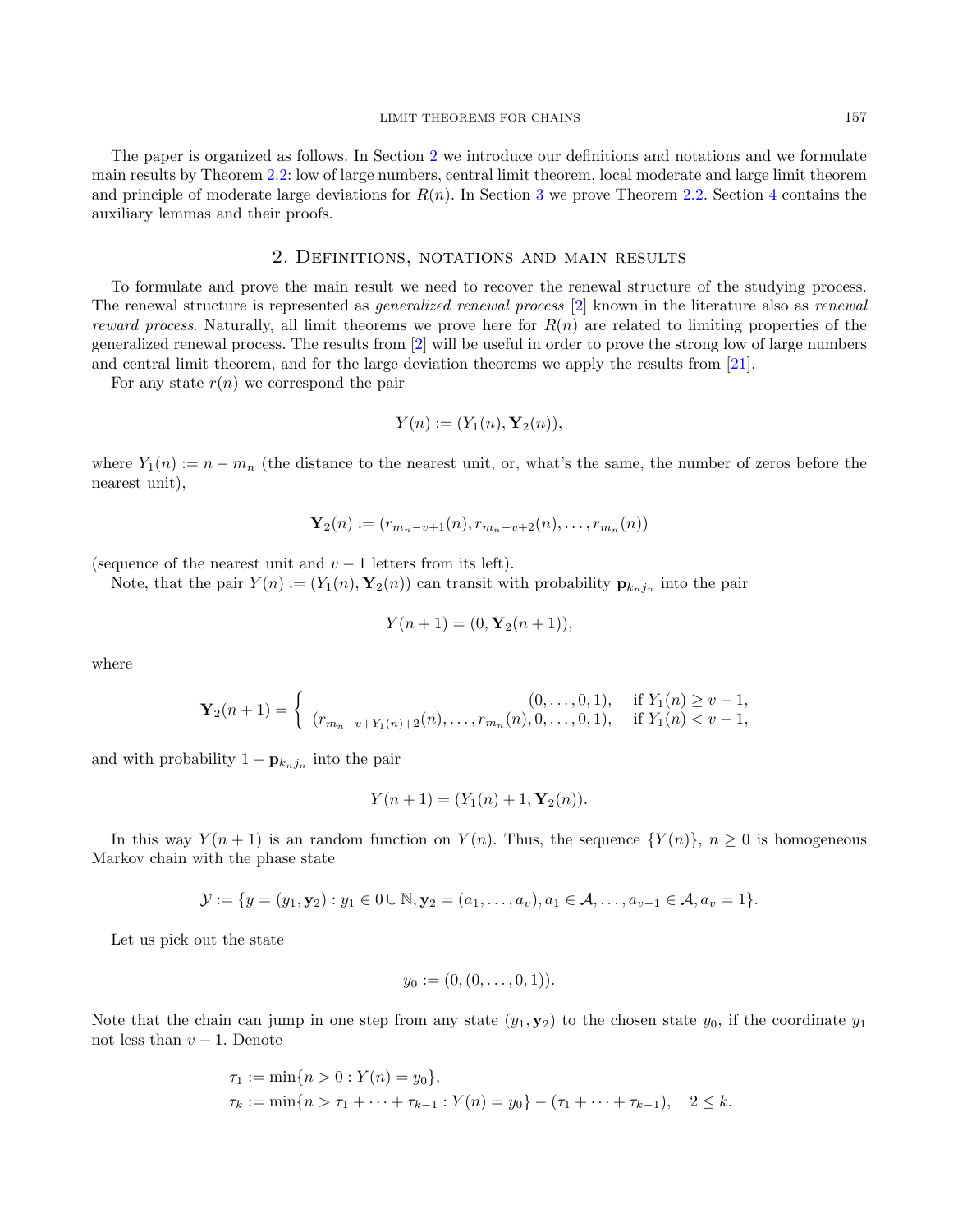Since  $\{Y(n)\}\$ is homogeneous Markov chain, the random variables  $\tau_1, \ldots, \tau_k, \ldots$  are independent and, moreover,  $\tau_k$  are identically distributed when  $k \geq 2$ .

Let  $\zeta_k$  be the number of units added from the right during the time interval  $\{T_{k-1} + 1, \ldots, T_k\}$ , where  $T_0 := 0, T_k := T_{k-1} + \tau_k$  for  $k \in \mathbb{N}$ . In other words

$$
\zeta_0 := 0
$$
,  $\zeta_k := \sum_{n=T_{k-1}+1}^{T_k} r_n(n) \equiv R(T_k) - R(T_{k-1})$  for  $k \in \mathbb{N}$ .

By construction the random vectors  $\xi_k := (\tau_k, \zeta_k)$ ,  $k \in \mathbb{N}$  are independent, and  $\xi_k$  are identically distributed when  $k \geq 2$ . Let

$$
\nu(0) := 0, \quad \nu(n) := \max\{k \ge 0 : T_k < n\} \quad \text{for} \quad k \in \mathbb{N}.
$$

The following process

$$
Z(n) := \sum_{k=0}^{\nu(n)} \zeta_k.
$$

is generalized renewal process, see, for example,  $[2]$  for definition and some properties. Naturally, we will highlight and use some specific properties which come from the definitions of  $r(n)$  and  $R(n)$ .

Let the random vector  $\xi := (\tau, \zeta)$  has the same distribution as vectors  $\xi_k = (\tau_k, \zeta_k)$  for  $k \geq 2$ . Since  $\zeta_k \leq \tau_k$ a.s. when  $k \in \mathbb{N}$ , then from Lemma [4.1](#page-12-1) (see Sect. [4\)](#page-12-0) it follows that for  $\xi_1$  and  $\xi$  the Cramer's condition  $[\mathbf{C}_0]$ holds true:

$$
\mathbf{E}e^{\delta|\xi_1|} \le \mathbf{E}e^{2\delta\tau_1} < \infty \text{ and } \mathbf{E}e^{\delta|\xi|} \le \mathbf{E}e^{2\delta\tau} < \infty, \text{ when } \delta < \rho/2,
$$

where  $\rho > 0$  is the constant from Lemma [4.1.](#page-12-1)

From Lemma [4.2](#page-13-0) (see Sect. [4\)](#page-12-0) we obtain that the vector  $\xi$  satisfies the arithmeticity condition [Z]:

[Z] For any  $u \in \mathbb{Z}^2$  the equality  $f(2\pi u) = 1$  holds and for any  $u \in \mathbb{R}^2 \setminus \mathbb{Z}^2$  the inequality  $|f(2\pi u)| < 1$  holds, where for  $u = (u_1, u_2) \in \mathbb{R}^2$  the function  $f(u)$  is the characteristic function for  $\xi$ , i.e.  $f(u) := \mathbf{E}e^{i(u_1 \tau + u_2 \zeta)}$ .

Give the notation we need from the paper [\[21\]](#page-18-8)

$$
a := \frac{\mathbf{E}\zeta}{\mathbf{E}\tau}
$$
,  $\sigma^2 := \frac{1}{a_{\tau}}\mathbf{E}(\zeta - a\tau)^2$ , where  $a_{\tau} := \mathbf{E}\tau$ .

The Laplace transform we need are defined as

$$
\psi_1(\lambda, \mu) := \mathbf{E} e^{\lambda \tau_1 + \mu \zeta_1}, \quad \psi(\lambda, \mu) := \mathbf{E} e^{\lambda \tau + \mu \zeta}, \nA(\lambda, \mu) := \ln \psi(\lambda, \mu), \quad (\lambda, \mu) \in \mathbb{R}^2.
$$

The Legendre transform is

$$
D(\theta, \alpha) := \sup_{(\lambda, \mu) \in \mathcal{A}^{\leq 0}} \{ \lambda \theta + \mu \alpha \}, \text{ where } \mathcal{A}^{\leq 0} := \{ (\lambda, \mu) : A(\lambda, \mu) \leq 0 \},
$$
  

$$
D(\alpha) := D(1, \alpha).
$$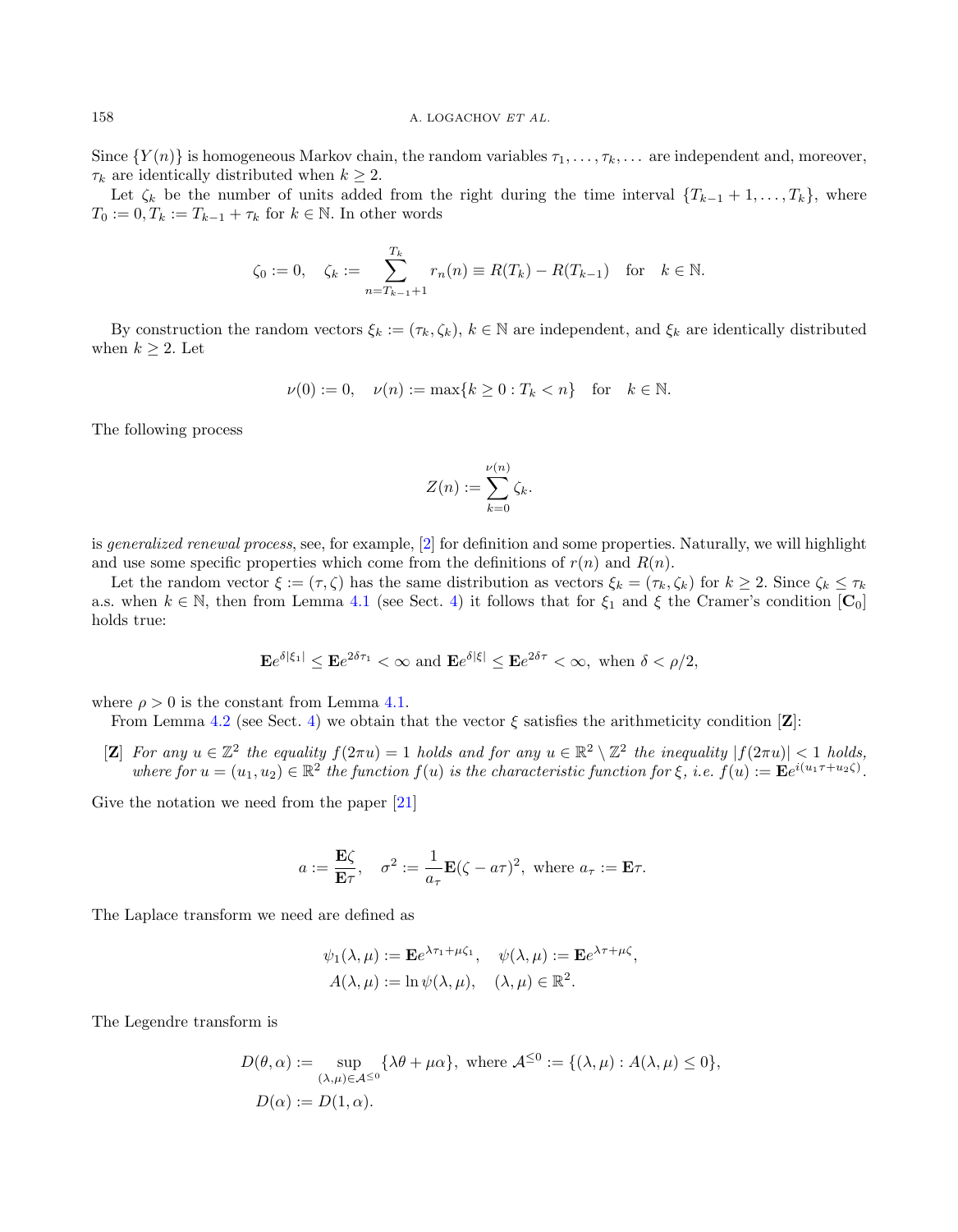Denote  $\mathfrak B$  the Borel  $\sigma$ -algebra of subsets of R. For an arbitrary set  $B \in \mathfrak B$  we denote [B] and (B) its closure and interior correspondingly.

Now we give the definition of the Large Deviation Principle (LDP).

**Definition 2.1.** The sequence of random variables  $s_n$  satisfies LDP in R with rate function  $I = I(y)$ : R  $\rightarrow$  $[0, \infty]$  and normalized function  $\varphi(n)$ :  $\lim_{n \to \infty} \varphi(n) = \infty$ , if for any  $c \ge 0$  the set  $\{y \in \mathbb{R} : I(y) \le c\}$  is compact and the following inequalities holds true: for any closed set  $B \in \mathfrak{B}$ 

$$
\limsup_{n \to \infty} \frac{1}{\varphi(n)} \ln \mathbf{P}(s_n \in B) \le -I(B),
$$

and for any open set  $B \in \mathfrak{B}$ 

$$
\liminf_{n \to \infty} \frac{1}{\varphi(n)} \ln \mathbf{P}(s_n \in B) \ge -I(B),
$$

where  $I(B) = \inf_{y \in B} I(y)$ ,  $I(\emptyset) = \infty$ .

Denote  $\Phi_{0,\sigma^2}$  the normal distribution with parameters  $(0,\sigma^2)$ , and by  $\Rightarrow$  we denote the convergence in distribution.

Let us formulate now the main result of our work.

<span id="page-7-0"></span>Theorem 2.2. Let the condition [A] holds true. Then

1. (strong low of large numbers) When  $n \to \infty$ 

$$
\frac{R(n)}{n} \to a \ a.s.
$$

2. (central limit theorem) When  $n \to \infty$ 

$$
\frac{R(n) - an}{\sqrt{n}} \Rightarrow \Phi_{0,\sigma^2}.
$$

3. (local theorem in regions of normal, moderate and large deviations) There exists  $\Delta > 0$  such that if  $x \in 0 \cup \mathbb{N}$ ,  $\lim_{n \to \infty} \frac{x}{n} = \alpha_0$  and  $|\alpha_0 - a| \leq \Delta$ , then

$$
\mathbf{P}(R(n) = x) = \frac{1}{\sqrt{n}} \psi_1(\lambda(\alpha_0), \mu(\alpha_0)) C_H(1, \alpha_0) I(\alpha_0) e^{-nD(\frac{x}{n})} (1 + o(1)),
$$

where

$$
I(\alpha_0) = \sum_{l=1}^{\infty} e^{\lambda(\alpha_0)l} \mathbf{E}(e^{\mu(\alpha_0)R(l)}, \tau \ge l \mid Y(0) = y_0),
$$

and  $C_H(\theta,\alpha)$  is the positive function, which is continuous in a neighborhood of the point  $(\theta,\alpha)=(1,\alpha_0)$ and it is known explicitly from Theorem 2.1 and 2.1A [\[21\]](#page-18-8).

4. (local theorem in regions of normal and moderate deviations) If  $x \in 0 \cup \mathbb{N}$  and  $\lim_{n \to \infty} \frac{x}{n} = a$ , then the following equality holds true

$$
\mathbf{P}(R(n) = x) = \frac{1}{\sigma\sqrt{2\pi n}}e^{-nD(\frac{x}{n})}(1+o(1)).
$$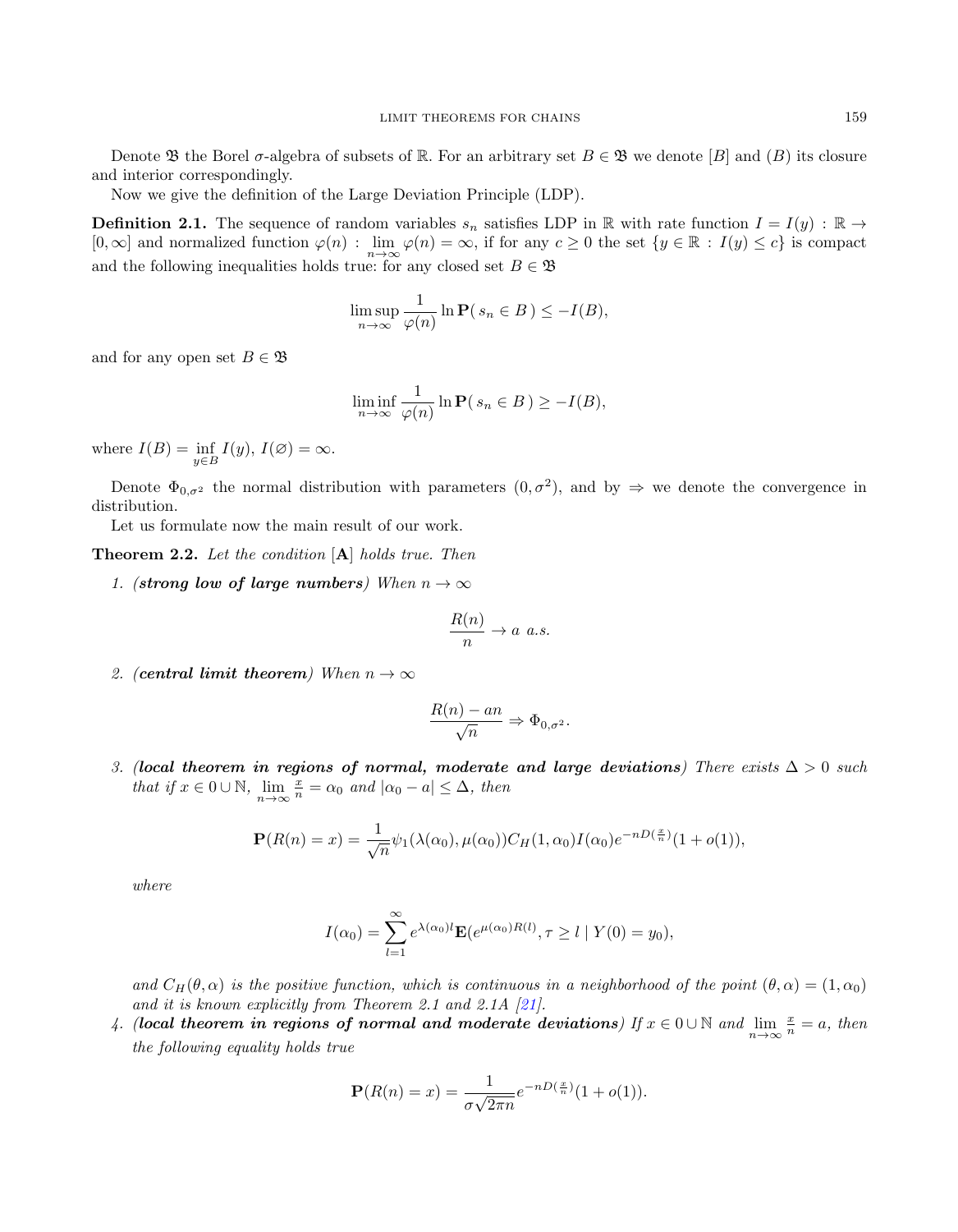5. (moderate deviations principle) Let the sequence  $\kappa := \kappa_n$ ,  $\kappa \in \mathbb{R}$  satisfies the conditions

$$
\lim_{n \to \infty} \frac{\kappa}{n} = 0, \quad \lim_{n \to \infty} \frac{\kappa}{\sqrt{n}} = \infty.
$$

Then the sequence of random variables  $\tilde{R}(n) := \frac{R(n) - a_n}{\kappa}$  satisfies LDP with normalized function  $\varphi(n) := \frac{\kappa^2}{n}$ n and rate function

$$
I(y) := \frac{y^2}{2\sigma^2}.
$$

The low of large numbers and central limit theorems for the compound renewal process were established in  $[2]$  (Thm. 11.5.2, pp. 332 and Thm. 10.6.2, pp. 311). We can recall but not use here the paper [\[4\]](#page-17-2), where the limit theorems were established for a periodical renewal process and for the special case of compound renewal process, when, in our notations, the components  $\tau$  and  $\zeta$  are independent. The more general case, when  $\tau$  and  $\zeta$ can be dependent variables was considered in [\[3\]](#page-17-3), where the central limit theorem was proved in the functional space. It means that the CLT for  $R(n)$  can be also derived from [\[3\]](#page-17-3).

Our proofs of large deviations are based on the paper [\[21\]](#page-18-8), where the large deviations result was proved for the compound renewal process. The large deviations for the renewal processes is also a popular topic, and it was developed in several works. Without pretending to make a complete review we will recall some of these works and highlight the principal differences from the results of [\[21\]](#page-18-8).

We should start, probably, with the classical renewal process which corresponds to our case when  $\zeta_k \equiv 1$ . In [\[23\]](#page-18-15) the rough asymptotics of large deviations was obtained for this case. More general case was studied in [\[17\]](#page-18-16) where again the rough asymptotics for the special type of compound renewal process was proved. The considered process corresponds to the case when the reward paid  $\zeta_k$  (in terms of renewal reward processes) is a function of the time elapsed to accomplish it  $\tau_k$ , *i.e.*  $\zeta_k = F(\tau_k)$ , where  $F(\cdot)$  is a deterministic function. In our case, a more complex random dependence is allowed.

Finally, in all papers [\[8,](#page-18-12) [9,](#page-18-13) [17,](#page-18-16) [23\]](#page-18-15) the rough asymptotics for large deviation was proved. These asymptotics can provide the results of the following type

$$
\mathbf{P}(R(n) = ny) = e^{-nD(y)(1+o(1))}.
$$

In [\[21\]](#page-18-8) the exact asymptotics was established, which provide the result like

$$
\mathbf{P}(R(n) = ny) = C(1 + o(1))e^{-nD(y)},
$$

<span id="page-8-0"></span>where the constant was found explicitly.

#### 3. Proof of Theorem [2.2](#page-7-0)

Proof of statements 1) and 2). Since  $\zeta_k \leq \tau_k$  a.s. when  $k \in \mathbb{N}$ , then the following inequality holds

<span id="page-8-1"></span>
$$
Z(n) \le R(n) \le Z(n) + \tau_{\nu(n)+1}.
$$
\n(3.1)

Using Lemma [4.4](#page-15-0) and Borel-Cantelli lemma, when  $n \to \infty$ , it is easy to see that

$$
\frac{\tau_{\nu(n)+1}}{\sqrt{n}}\to 0\hbox{ a.s.}
$$

Thus the statements (1) and (2) follow from the inequality [\(3.1\)](#page-8-1) and corresponding results for  $Z(n)$  (see [\[2\]](#page-17-1), Thm. 11.5.2, pp. 332 and Thm. 10.6.2, pp. 311). $\Box$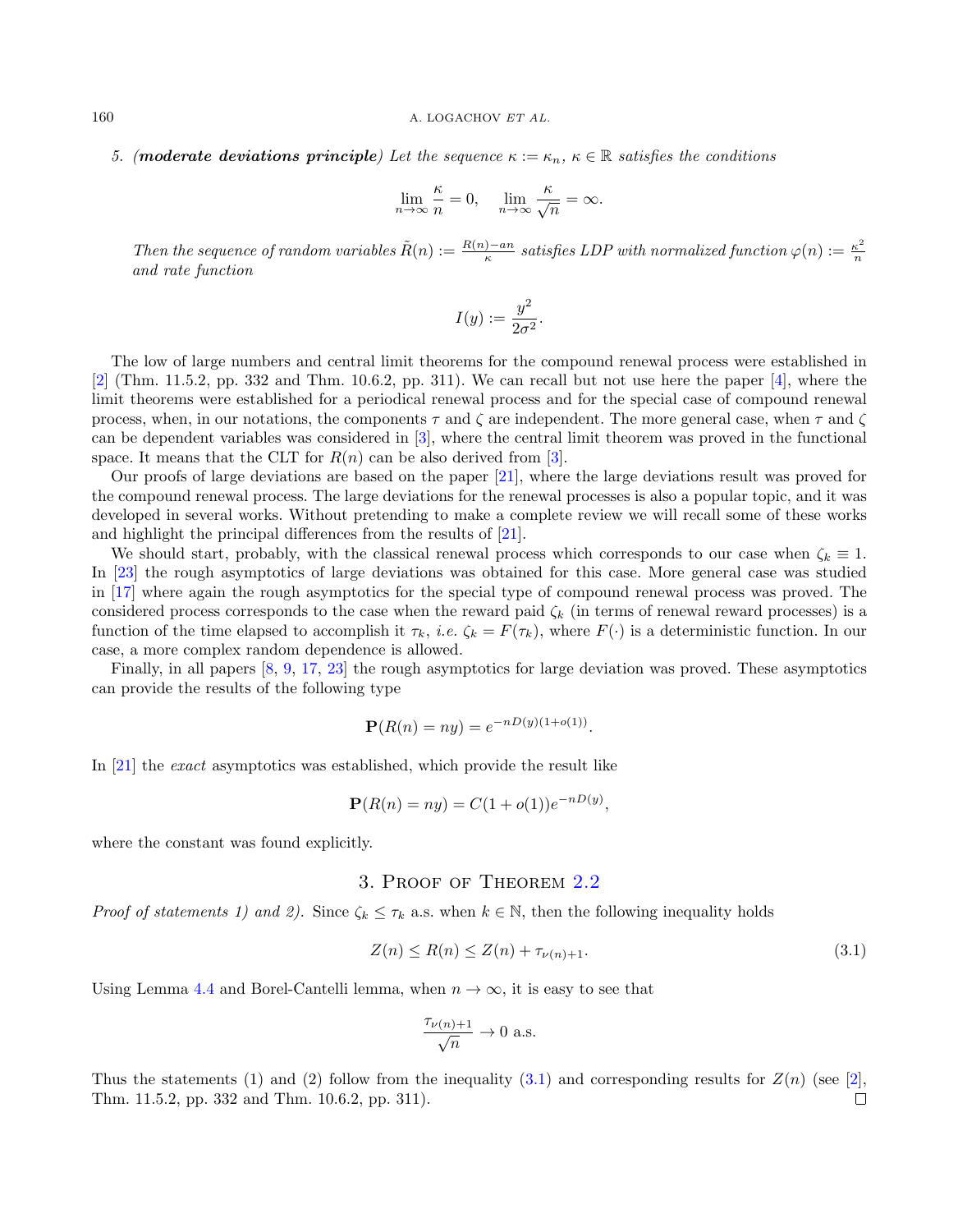Proof of statement 3). Consider

<span id="page-9-0"></span>
$$
L_n(x) := \sum_{k=1}^{\infty} \sum_{l=1}^{\lfloor \ln^2 n \rfloor} \mathbf{P}(R(n) = x, T_k = n - l, \tau_{k+1} \ge l)
$$
  
= 
$$
\sum_{k=1}^{\infty} \sum_{l=1}^{\lfloor \ln^2 n \rfloor} \sum_{s=0}^{l} \mathbf{P}(Z_k = x - s, R(n) - Z_k = s, T_k = n - l, \tau_{k+1} \ge l).
$$
 (3.2)

Note that if  $T_k = n - l$ , then the random variable  $Z_k$  uniquely defined by the values of Markov chain  $Y(m)$ when  $m < n - l$ , but the random variables  $R(n) - Z_k$  and  $\tau_{k+1}$  depend on the values of the chain  $Y(m)$  when  $m > n - l$ . Therefore, by the inclusion

$$
\{\omega: T_k = n - l\} \subseteq \{\omega: Y(n - l) = y_0\}
$$

the following equality holds

<span id="page-9-1"></span>
$$
\mathbf{P}(Z_k = x - s, R(n) - Z_k = s, \tau_{k+1} \ge l \mid T_k = n - l)
$$
  
=  $\mathbf{P}(Z_k = x - s \mid T_k = n - l)\mathbf{P}(R(n) - Z_k = s, \tau_{k+1} \ge l \mid T_k = n - l).$  (3.3)

Applying  $(3.2)$  and  $(3.3)$  we obtain

<span id="page-9-2"></span>
$$
L_n(x) = \sum_{k=1}^{\infty} \sum_{l=1}^{\lfloor \ln^2 n \rfloor} \sum_{s=0}^{l} \mathbf{P}(Z_k = x - s, R(n) - Z_k = s, T_k = n - l, \tau_{k+1} \ge l)
$$
  
= 
$$
\sum_{k=1}^{\infty} \sum_{l=1}^{\lfloor \ln^2 n \rfloor} \sum_{s=0}^{l} \mathbf{P}(Z_k = x - s | T_k = n - l) \mathbf{P}(R(n) - Z_k = s, \tau_{k+1} \ge l | T_k = n - l) \mathbf{P}(T_k = n - l)
$$
 (3.4)  
= 
$$
\sum_{k=1}^{\infty} \sum_{l=1}^{\lfloor \ln^2 n \rfloor} \sum_{s=0}^{l} \mathbf{P}(Z_k = x - s, T_k = n - l) \mathbf{P}(R(n) - Z_k = s, \tau_{k+1} \ge l | T_k = n - l).
$$

Note that

$$
\mathbf{P}(R(n) - Z_k = s, \tau_{k+1} \ge l \mid T_k = n - l) = \mathbf{P}(R(l) = s, \tau \ge l \mid Y(0) = y_0).
$$

Thus, from equality [\(3.4\)](#page-9-2) it is follows that

<span id="page-9-3"></span>
$$
L_n(x) = \sum_{l=1}^{\lfloor \ln^2 n \rfloor} \sum_{s=0}^l \mathbf{P}(R(l) = s, \tau \ge l | Y(0) = y_0) \sum_{k=1}^{\infty} \mathbf{P}(Z_k = x - s, T_k = n - l).
$$
 (3.5)

Since  $P(T_0 = n - l) = 0$  when  $0 \le l \le [\ln^2 n]$ , then from Theorem 2.2 [\[21\]](#page-18-8) it is follows, when  $n \to \infty$ , that

$$
\sum_{k=1}^{\infty} \mathbf{P}(Z_k = x - s, T_k = n - l) = \sum_{k=0}^{\infty} \mathbf{P}(Z_k = x - s, T_k = n - l)
$$

$$
= \frac{1}{\sqrt{n}} \psi_1 \left( \lambda \left( \frac{\tilde{\alpha}}{\theta} \right), \mu \left( \frac{\tilde{\alpha}}{\theta} \right) \right) C_H(\theta, \tilde{\alpha}) e^{-nD(\theta, \tilde{\alpha})} (1 + o(1)),
$$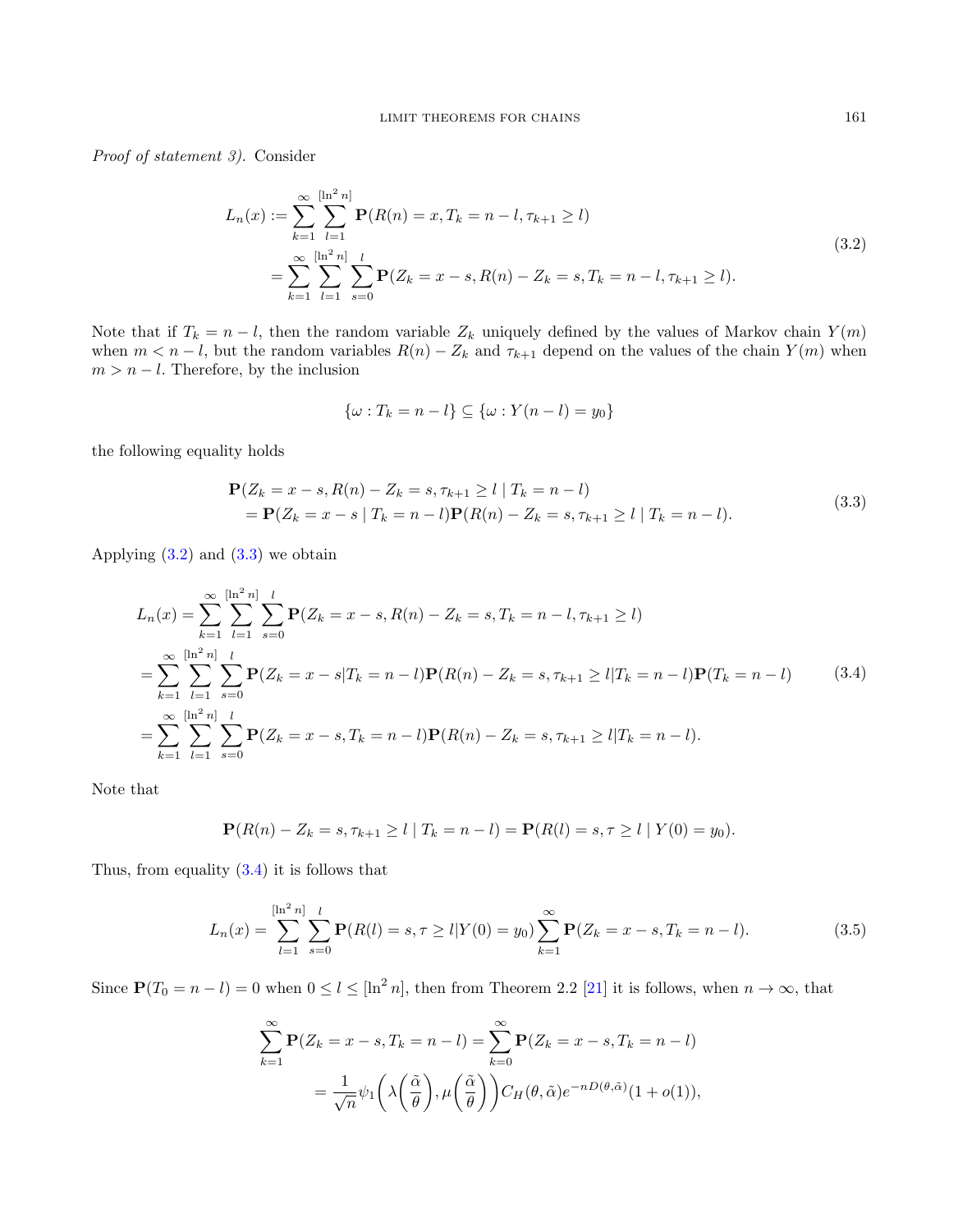where

$$
\tilde{\alpha} := \frac{x - s}{n}, \quad \theta := \frac{n - l}{n}.
$$

Since the function  $\psi_1(\lambda(\alpha), \mu(\alpha))$  is continuous in a neighborhood of the point  $\alpha = a$ , and the function  $C_H(\theta, \alpha)$ is continuous in a neighborhood of the point  $(\theta, \alpha) = (1, a)$ , then, for sufficiently small  $\Delta$  and  $n \to \infty$  the following equality holds true

<span id="page-10-0"></span>
$$
\sum_{k=1}^{\infty} \mathbf{P}(Z_k = x - s, T_k = n - l) = \frac{1}{\sqrt{n}} \psi_1(\lambda(\alpha_0), \mu(\alpha_0)) C_H(1, \alpha_0) e^{-nD(\theta, \tilde{\alpha})} (1 + o(1)).
$$
\n(3.6)

Applying Lemma [4.6](#page-17-4) (see Sect. [4\)](#page-12-0) and considering that  $0 \le s \le l \le [\ln^2 n]$  and  $|\alpha_0 - a| < \Delta$ , from the equality [\(3.6\)](#page-10-0) we obtain

<span id="page-10-4"></span>
$$
\sum_{k=1}^{\infty} \mathbf{P}(Z_k = x - s, T_k = n - l)
$$
\n
$$
= \frac{1}{\sqrt{n}} \psi_1(\lambda(\alpha_0), \mu(\alpha_0)) C_H(1, \alpha_0) e^{-nD(\frac{x}{n}) + (\lambda(\frac{x}{n}) + \varepsilon_n)l + (\mu(\frac{x}{n}) + \theta_n)s} (1 + o(1)).
$$
\n(3.7)

Show that

<span id="page-10-1"></span>
$$
\lim_{n \to \infty} \sum_{l=1}^{[\ln^2 n]} \sum_{s=0}^l \mathbf{P}(R(l) = s, \tau \ge l | Y(0) = y_0) e^{(\lambda(\frac{x}{n}) + \varepsilon_n)l + (\mu(\frac{x}{n}) + \theta_n)s} \n= \sum_{l=1}^{\infty} e^{\lambda(\alpha_0)l} \mathbf{E}(e^{\mu(\alpha_0)R(l)}, \tau \ge l | Y(0) = y_0) =: I(\alpha_0).
$$
\n(3.8)

Due to the fact that

$$
\lim_{n \to \infty} e^{(\lambda(\frac{x}{n}) + \varepsilon_n)l + (\mu(\frac{x}{n}) + \theta_n)s} = e^{\lambda(\alpha_0)l + \mu(\alpha_0)s}
$$

the equality [\(3.8\)](#page-10-1) will be proved if we can show that the series

<span id="page-10-3"></span>
$$
\sum_{l=1}^{\infty} \sum_{s=0}^{l} \mathbf{P}(R(l) = s, \tau \ge l | Y(0) = y_0) e^{(\lambda(\frac{x}{n}) + \varepsilon_n)l + (\mu(\frac{x}{n}) + \theta_n)s}
$$
(3.9)

converges.

Note that if  $\tau \geq l$ , then  $\zeta \geq R(l)$ , thus

<span id="page-10-2"></span>
$$
\sum_{l=1}^{\infty} \sum_{s=0}^{l} \mathbf{P}(R(l) = s, \tau \ge l \mid Y(0) = y_0) e^{(\lambda(\frac{x}{n}) + \varepsilon_n)l + (\mu(\frac{x}{n}) + \theta_n)s}
$$
  
= 
$$
\sum_{l=1}^{\infty} e^{(\lambda(\frac{x}{n}) + \varepsilon_n)l} \mathbf{E}(e^{(\mu(\frac{x}{n}) + \theta_n)R(l)}, \tau \ge l \mid Y(0) = y_0)
$$
(3.10)  

$$
\le \sum_{l=1}^{\infty} e^{(\lambda(\frac{x}{n}) + \varepsilon_n)l} \mathbf{E}(e^{(\mu(\frac{x}{n}) + \theta_n)\zeta}, \tau \ge l \mid Y(0) = y_0).
$$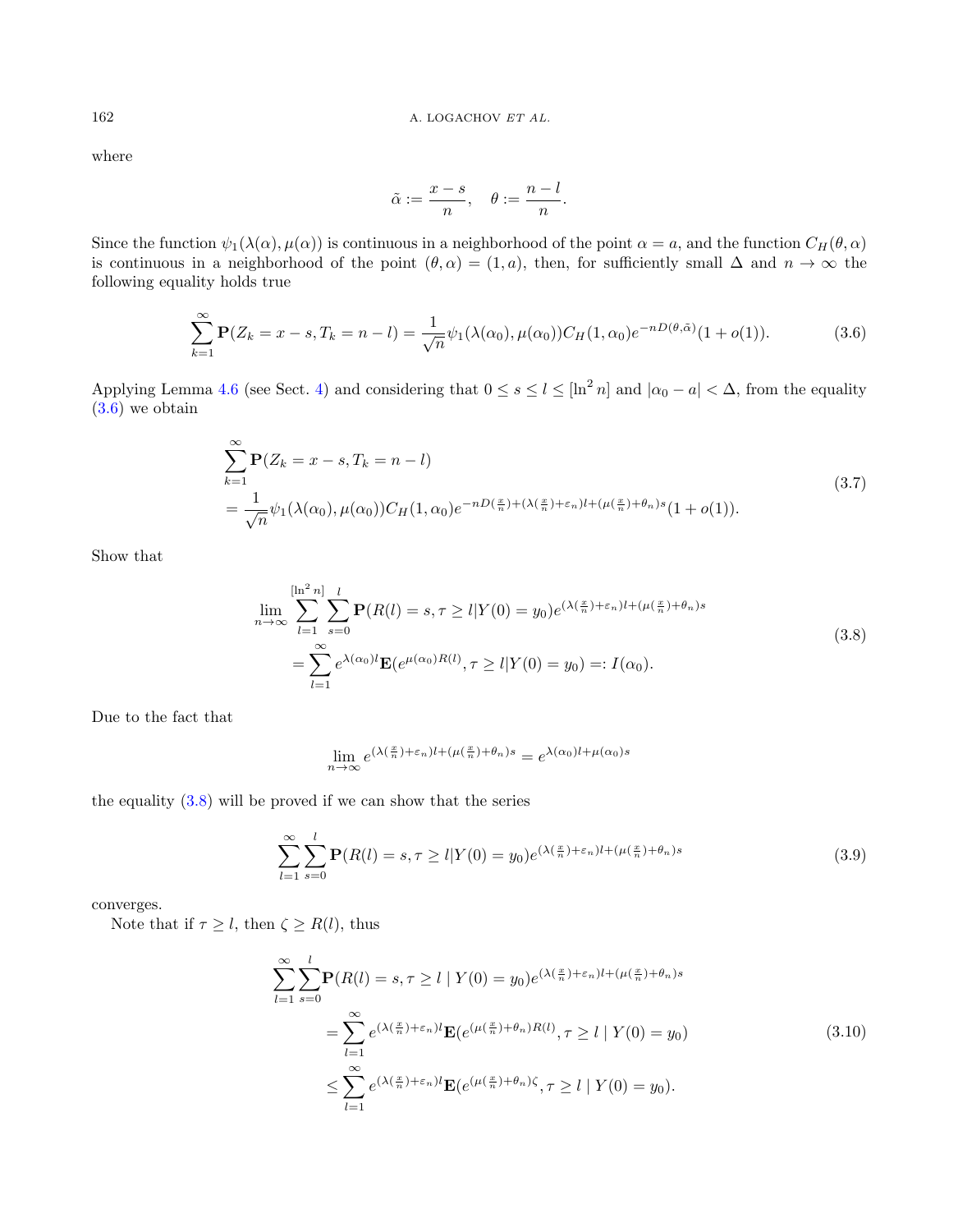Due to the Cramer's condition  $[C_0]$  for sufficiently small  $\Delta > 0$  and sufficiently large n

$$
\mathbf{E}(e^{2(\mu(\frac{x}{n})+\theta_n)\zeta} \mid Y(0)=y_0) < \infty
$$

and there exists  $\rho > 0$  such that

$$
\mathbf{E}(e^{2(\lambda(\frac{x}{n})+\varepsilon_n+\rho)\tau} \mid Y(0)=y_0) < \infty.
$$

Therefore, using Cauchy-Bunyakovsky-Schwarz and Chebyshev inequalities, we obtain

<span id="page-11-0"></span>
$$
\mathbf{E}(e^{(\mu(\frac{x}{n})+\theta_n)\zeta}, \tau \ge l \mid Y(0) = y_0)
$$
\n
$$
\le (\mathbf{E}e^{2(\mu(\frac{x}{n})+\theta_n)\zeta} \mid Y(0) = y_0)^{\frac{1}{2}} (\mathbf{P}(\tau \ge l \mid Y(0) = y_0))^{\frac{1}{2}}
$$
\n
$$
\le (\mathbf{E}e^{2(\mu(\frac{x}{n})+\theta_n)\zeta} \mid Y(0) = y_0)^{\frac{1}{2}} (\mathbf{E}e^{2(\lambda(\frac{x}{n})+\varepsilon_n+\rho)\tau} \mid Y(0) = y_0)^{\frac{1}{2}} e^{-(\lambda(\frac{x}{n})+\varepsilon_n+\rho)t}
$$
\n
$$
=: Ke^{-(\lambda(\frac{x}{n})+\varepsilon_n+\rho)t}.
$$
\n(3.11)

Using  $(3.10)$ ,  $(3.11)$ , we obtain

$$
\sum_{l=1}^{\infty}\sum_{s=0}^{l} \mathbf{P}(R(l) = s, \tau \ge l \mid Y(0) = y_0)e^{(\lambda(\frac{x}{n}) + \varepsilon_n)l + (\mu(\frac{x}{n}) + \theta_n)s} \le K \sum_{l=1}^{\infty} e^{-\rho l} < \infty.
$$

Thus, the series  $(3.9)$  converges, hence the equality  $(3.8)$  holds true.

From  $(3.5)$ ,  $(3.7)$  and  $(3.8)$  it is follows that

<span id="page-11-1"></span>
$$
L_n(x) = \frac{1}{\sqrt{n}} \psi_1(\lambda(\alpha_0), \mu(\alpha_0)) C_H(1, \alpha_0) I(\alpha_0) e^{-nD(\frac{x}{n})} (1 + o(1)).
$$
\n(3.12)

It is obvious that the following inequality holds

<span id="page-11-2"></span>
$$
L_n(x) \le \mathbf{P}(R(n) = x) \le L_n(x) + \mathbf{P}(R(n) = x, \tau_{\nu(n)+1} \ge \ln^2 n). \tag{3.13}
$$

From Lemma [4.5](#page-15-1) (see Sect. [4\)](#page-12-0) it is follows that

<span id="page-11-3"></span>
$$
\mathbf{P}(R(n) = x, \tau_{\nu(n)+1} \ge \ln^2 n) \le \tilde{C} e^{-nD(\alpha) - \tilde{\gamma} \ln^2 n}.
$$
\n(3.14)

From  $(3.12)$ ,  $(3.13)$  and  $(3.14)$  it is follows that

<span id="page-11-4"></span>
$$
\mathbf{P}(R(n) = x) = (1 + o(1))L_n(x)
$$
  
= 
$$
\frac{1}{\sqrt{n}} \psi_1(\lambda(\alpha_0), \mu(\alpha_0)) C_H(1, \alpha_0) I(\alpha_0) e^{-nD(\frac{x}{n})} (1 + o(1)).
$$
 (3.15)

 $\Box$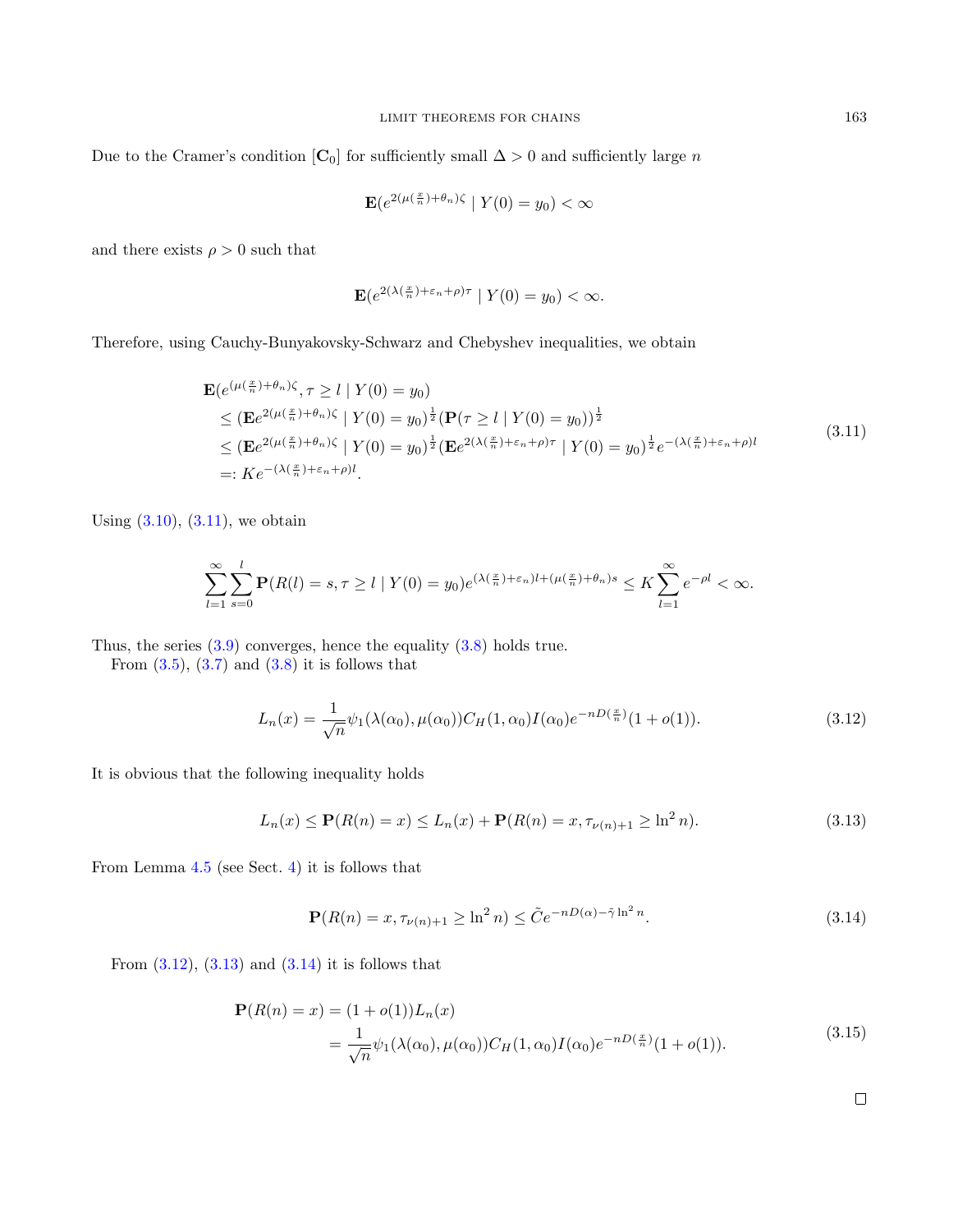Proof of statement 4). Due to the fact that  $(\lambda(a), \mu(a)) = (0, 0)$  and the function  $I(\alpha)$  is continuous in a neighborhood of the point  $\alpha = a$  we will have

<span id="page-12-2"></span>
$$
I(a) = \sum_{l=1}^{\infty} e^{\lambda(a)l} \mathbf{E}(e^{\mu(a)R(l)}, \tau \ge l \mid Y(0) = y_0)
$$
  
= 
$$
\sum_{l=1}^{\infty} \mathbf{P}(\tau \ge l \mid Y(0) = y_0) = \mathbf{E}(\tau \mid Y(0) = y_0).
$$
 (3.16)

From Lemma 2.1 (see  $[21]$ ) it is follows that

$$
C_H(1, a) = \frac{1}{\mathbf{E}(\tau \mid Y(0) = y_0)\sigma\sqrt{2\pi}}.
$$

Hence, from  $(3.15)$  and  $(3.16)$  we obtain

$$
\mathbf{P}(R(n) = x) = \frac{1}{\sigma\sqrt{2\pi n}}e^{-nD(\frac{x}{n})}(1+o(1)).
$$

Proof of statement 5). From Consequence 3.2 (see [\[19\]](#page-18-17)) it is follows that the sequence of random variables  $\tilde{Z}(n) := \frac{Z(n) - an}{\kappa}$  satisfies LDP with normalized function  $\varphi(n) = \frac{\kappa^2}{n}$  $\frac{\kappa^2}{n}$  and rate function  $I(y)$ .

Using Lemma [4.4,](#page-15-0) for any  $\varepsilon > 0$  we will have

$$
\lim_{n \to \infty} \frac{n}{\kappa^2} \ln \mathbf{P}(|\tilde{R}(n) - \tilde{Z}(n)| > \varepsilon) \le \lim_{n \to \infty} \frac{n}{\kappa^2} \ln \mathbf{P}(\tau_{\nu(n)+1} > \kappa \varepsilon)
$$

$$
\leq \lim_{n\to\infty}\frac{n}{\kappa^2}\ln e^{-\frac{\rho}{4}\kappa\varepsilon}=-\lim_{n\to\infty}\frac{n\rho\varepsilon}{4\kappa}=-\infty.
$$

<span id="page-12-0"></span>Therefore from Theorem 4.2.13 (see [\[11\]](#page-18-18)) we obtain that the sequences  $\tilde{R}(n)$  and  $\tilde{Z}(n)$  satisfy the same LDP.  $\Box$ 

#### 4. Auxiliary results

<span id="page-12-1"></span>**Lemma 4.1.** For any k,  $n \in \mathbb{N}$  the following inequality holds

<span id="page-12-3"></span>
$$
\mathbf{P}(\tau_k \ge n) \le C e^{-\rho n},\tag{4.1}
$$

where

$$
C := \frac{1}{1 - (1 - \delta_1)^{v - 1} \delta_2}, \quad \rho := \frac{1}{v} \ln C.
$$

*Proof.* Due to the fact that the process  $Y(n)$  is markovian it is sufficient to prove Lemma [4.1](#page-12-1) for  $\tau_1$  with an arbitrary initial condition. We fix some inicial state  $Y(0) = (y_1, y_2)$ . Since  $C > 1$ ,  $Ce^{-\rho n} = C^{1-\frac{n}{v}}$ , then for  $n \leq v$  the right-hand side of inequality [\(4.1\)](#page-12-3) is not less than 1, therefore (4.1) obviously holds true.

We prove now the inequality [\(4.1\)](#page-12-3) when  $n \ge v + 1$ . Denote  $k := \lceil \frac{n}{v} \rceil$  and for  $l = 0, 1, ..., k - 1$  we consider the events

$$
A_l := \{ \omega : r_{vl+1}(n) = 0, \ldots, r_{vl+v-1}(n) = 0, r_{vl+v}(n) = 1 \}.
$$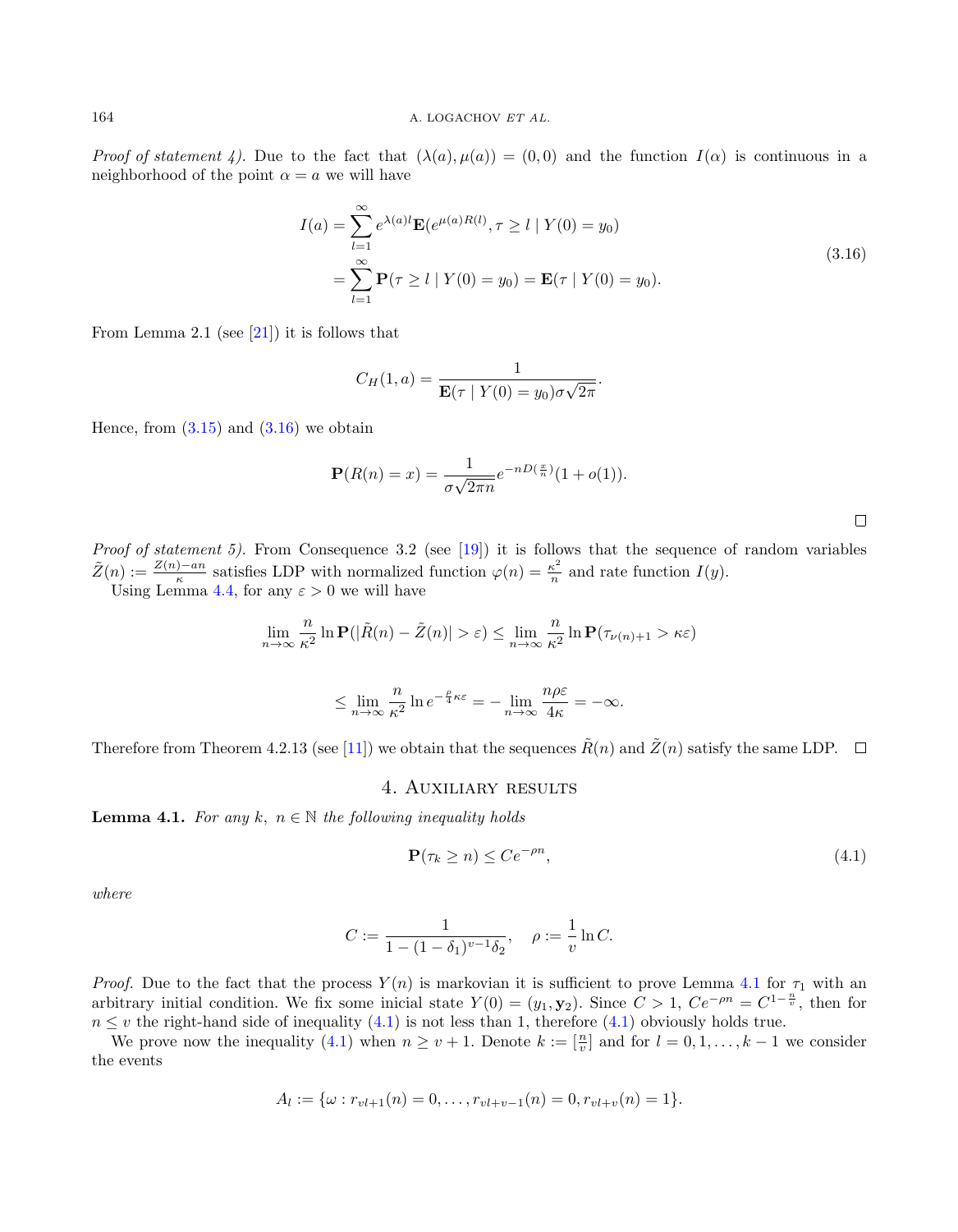Denote B the complement to the set  $\bigcup^{k-1} A_l$ :  $_{l=0}$ 

$$
B := \bigcap_{l=0}^{k-1} \overline{A_l}.
$$

Since it is obvious that

$$
\{\tau_1 < n\} \supset \bigcup_{l=0}^{k-1} A_l,
$$

then we obtain

$$
\{\tau_1 \geq n\} \subseteq B.
$$

Hence we have

$$
P_n := \mathbf{P}(\tau_1 \ge n \mid Y(0) = (y_1, \mathbf{y}_2))
$$
  
\n
$$
\le \mathbf{P}(B \mid Y(0) = (y_1, \mathbf{y}_2)) = \mathbf{P}\left(\bigcap_{l=0}^{k-1} \overline{A_l} \mid Y(0) = (y_1, \mathbf{y}_2)\right)
$$
  
\n
$$
= \mathbf{P}\left(\overline{A_0} \mid Y(0) = (y_1, \mathbf{y}_2)\right) \prod_{l=1}^{k-1} \mathbf{P}\left(\overline{A_l} \mid \bigcap_{i=0}^{l-1} \overline{A_i}, Y(0) = (y_1, \mathbf{y}_2)\right).
$$

Since by condition [A] each cofactor in the right-hand side has the following upper bound

$$
1 - (1 - \delta_1)^{v-1} \delta_2 = \frac{1}{C},
$$

then we have

$$
P_n \le \left(\frac{1}{C}\right)^k \le \left(\frac{1}{C}\right)^{\frac{n}{v}-1} = Ce^{-\rho n}.
$$

<span id="page-13-0"></span>**Lemma 4.2.** For any  $u \in \mathbb{Z}^2$  the equality  $f(2\pi u) = 1$  holds true, and for any  $u \in \mathbb{R}^2 \setminus \mathbb{Z}^2$  the inequality  $|f(2\pi u)| < 1$  holds, where

$$
f(u) := \mathbf{E}e^{i(u_1\tau + u_2\zeta)}
$$

is characteristic function for  $\xi$ .

Proof. Since  $\tau$  and  $\zeta$  are integers numbers, then, it is obvious, that for  $u \in \mathbb{Z}^2$  the equality  $f(2\pi u) = 1$  holds true. We show that for any  $u \in \mathbb{R}^2 \setminus \mathbb{Z}^2$  the inequality  $|f(2\pi u)| < 1$  holds true.

Suppose that it is not true, then there exists  $(u_1, u_2) \in \mathbb{R}^2 \setminus \mathbb{Z}^2$  such that  $|\mathbf{E}e^{2\pi i(u_1\tau + u_2\zeta)}| = 1$ . Note that equality  $|{\bf E}e^{2\pi i(u_1\tau+u_2\zeta)}|=1$  is equivalent to the fact that there exists  $k \in \mathbb{R}$  such that

$$
2\pi(u_1\tau + u_2\zeta) = k \mod (2\pi) \text{ a.s.}
$$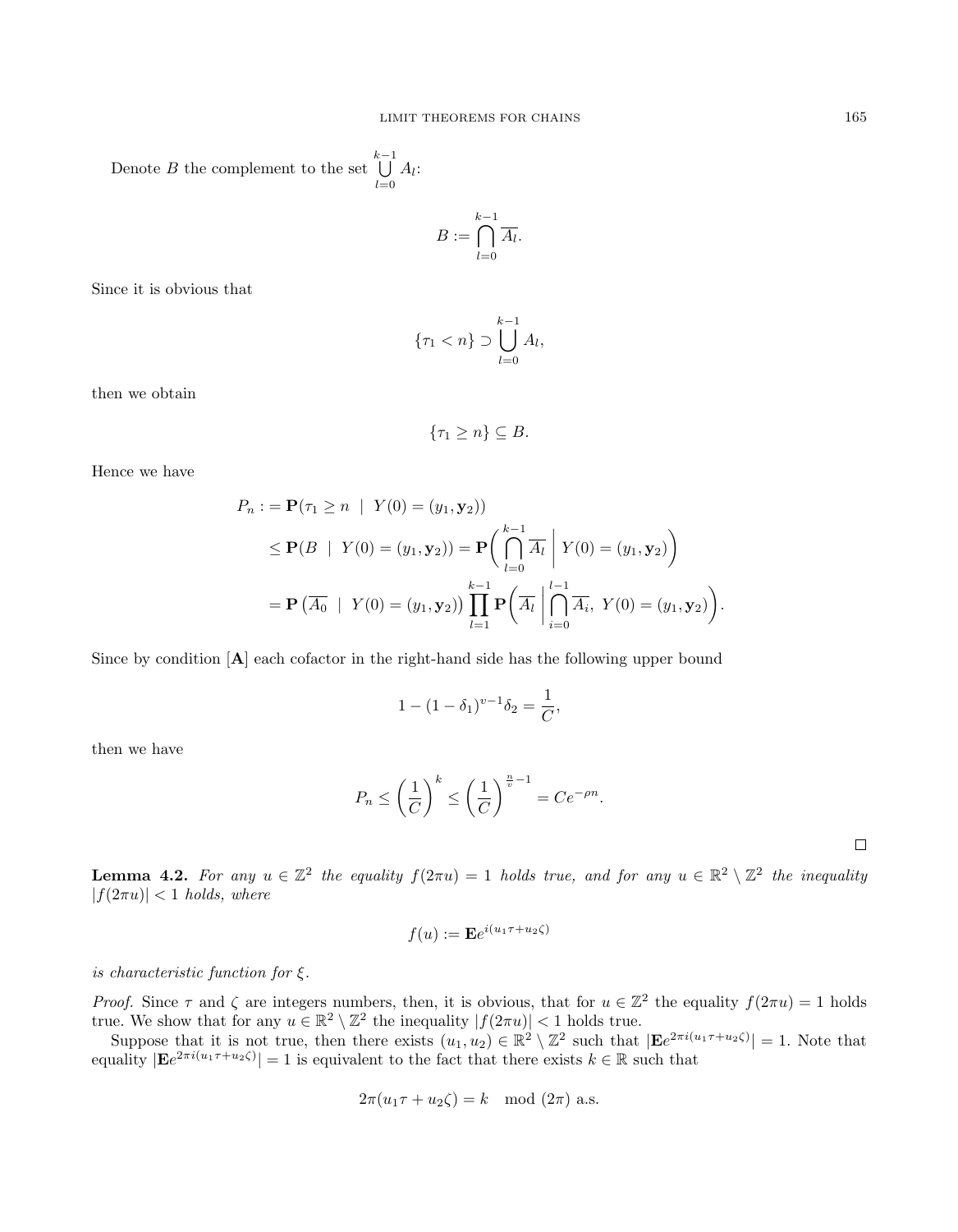From Condition [A] it is follows that

$$
\mathbf{P}(\zeta = 1, \tau = s + 1) \ge (1 - \delta_1)^s \delta_2 > 0,
$$
  
\n
$$
\mathbf{P}(\zeta = 2, \tau = s + 1) \ge \delta_2 (1 - \delta_1)^{s - 1} \delta_2 > 0,
$$
  
\n
$$
\mathbf{P}(\zeta = 1, \tau = s + 2) \ge (1 - \delta_1)^{s + 1} \delta_2 > 0.
$$

Thus, if or hypothesis is true, then should exist  $k_1 \in \mathbb{Z}$ ,  $k_2 \in \mathbb{Z}$ ,  $k_3 \in \mathbb{Z}$  such that the following inequalities holds true

$$
\begin{cases}\n2\pi(u_1(s+1)+u_2) = k + 2\pi k_1 \\
2\pi(u_1(s+1)+2u_2) = k + 2\pi k_2 \\
2\pi(u_1(s+2)+u_2) = k + 2\pi k_3.\n\end{cases}
$$

Divide each equality by  $2\pi$ . Subtracting from the 2nd equality the 1st we obtain  $u_2 = k_2 - k_1 \in \mathbb{Z}$ ; subtracting from the 3rd equality the 1st, we obtain  $u_1 = k_3 - k_1 \in \mathbb{Z}$ . The resulting contradiction completes the proof.  $\Box$ 

For the vector  $(\tilde{\lambda}, \tilde{\mu})$  such that  $\psi(\tilde{\lambda}, \tilde{\mu}) = 1$ , we consider the sequence of random vectors  $(\hat{\tau}_k, \hat{\zeta}_k)$ ,  $k \in \mathbb{N}$ , whose joint distribution is given as follows

<span id="page-14-0"></span>
$$
\mathbf{P}((\hat{\tau}_1, \hat{\zeta}_1) \in A_1, \dots, (\hat{\tau}_k, \hat{\zeta}_k) \in A_k, \dots) := \frac{1}{\psi_1(\tilde{\lambda}, \tilde{\mu})} \prod_{k=1}^{\infty} \mathbf{E}(e^{\tilde{\lambda}\tau_k + \tilde{\mu}\zeta_k}; (\tau_k, \zeta_k) \in A_k).
$$
(4.2)

Let  $\hat{\tau}_0 := 0, \hat{\zeta}_0 := 0, \hat{\nu}(0) := 0$ . Denote

$$
\hat{T}_k := \sum_{l=0}^k \hat{\tau}_l, \quad \hat{\nu}(n) := \max\{k \ge 0 : \hat{T}_k < n\}.
$$

<span id="page-14-1"></span>**Lemma 4.3.** Let  $\gamma + \tilde{\lambda} + \tilde{\mu} \leq \rho$ , then there exists the constant  $\hat{C} > 0$ , such that for any  $n \in \mathbb{N}$  the following inequality holds true

$$
\mathbf{E} e^{\gamma \hat{\tau}_{\hat{\nu}(n)+1}} < \hat{C} n.
$$

*Proof.* Since random variables  $\hat{\tau}_{k+1}$  and  $\hat{T}_k$  are independent, then

$$
E_1 := \mathbf{E}e^{\gamma \hat{\tau}_{\hat{\nu}(n)+1}} = \mathbf{E}(e^{\gamma \hat{\tau}_1}; \hat{\tau}_1 \ge n) + \sum_{k=1}^{\infty} \mathbf{E}(e^{\gamma \hat{\tau}_{k+1}}; \hat{T}_k < n \le \hat{T}_{k+1})
$$
\n
$$
\le \frac{1}{\psi_1(\tilde{\lambda}, \tilde{\mu})} \mathbf{E}e^{\gamma \tau_1} + \mathbf{E}e^{\gamma \tau + \tilde{\lambda}\tau + \tilde{\mu}\zeta} \sum_{k=1}^{\infty} \mathbf{P}(\hat{T}_k < n).
$$

Due to the fact that by arithmeticity the inequality  $\hat{T}_k \geq n$  a.s. when  $k \geq n$ . Therefore, using Lemma [4.1](#page-12-1) and inequality  $\tau_k \geq \zeta_k$  a.s., we obtain

$$
E_1 \leq \frac{1}{\psi_1(\tilde{\lambda}, \tilde{\mu})} \mathbf{E} e^{\gamma \tau_1} + \mathbf{E} e^{(\gamma + \tilde{\lambda} + \tilde{\mu})\tau} n \leq \frac{1}{\psi_1(\tilde{\lambda}, \tilde{\mu})} C \sum_{k=1}^{\infty} e^{(\gamma - \rho)k} + C n \sum_{k=1}^{\infty} e^{(\gamma + \tilde{\lambda} + \tilde{\mu} - \rho)k}
$$
  

$$
\leq \left( \frac{C}{\psi_1(\tilde{\lambda}, \tilde{\mu})} \frac{e^{(\gamma - \rho)}}{1 - e^{(\gamma - \rho)}} + \frac{C e^{(\gamma + \tilde{\lambda} + \tilde{\mu} - \rho)}}{1 - e^{(\gamma + \tilde{\lambda} + \tilde{\mu} - \rho)}} \right) n.
$$

 $\Box$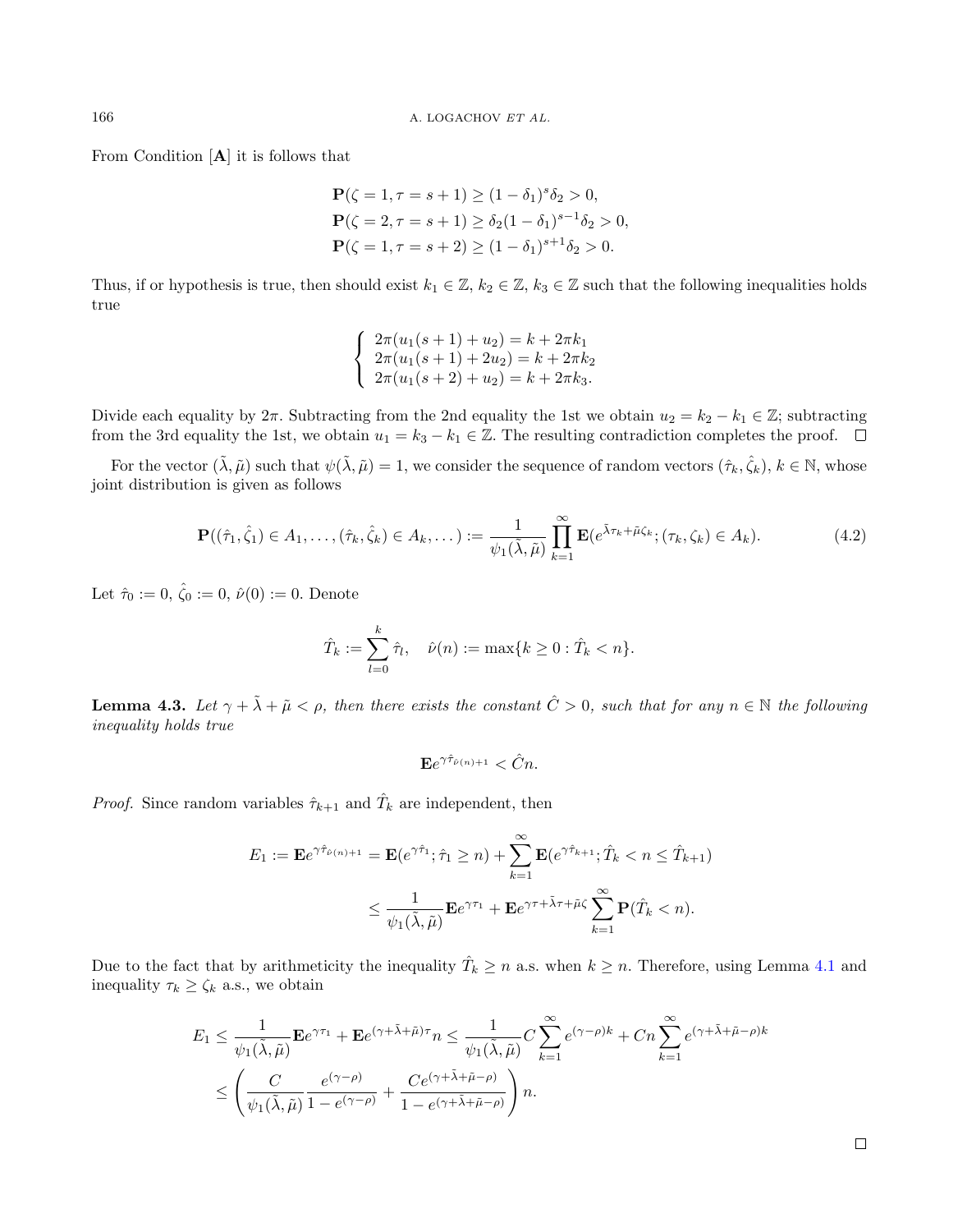<span id="page-15-0"></span>**Lemma 4.4.** Let  $\lim_{n\to\infty} \kappa_n = \infty$ . Then for sufficiently large  $n \in \mathbb{N}$  the following holds true

$$
\mathbf{P}(\tau_{\nu(n)+1} \ge \kappa_n) \le e^{-\frac{\rho}{4}\kappa_n}.
$$

*Proof.* Since random variables  $\tau_{k+1}$  and  $T_k$  are independent, then

$$
\mathbf{P}(\tau_{\nu(n)+1} \geq \kappa_n) \leq \mathbf{P}(\tau_1 \geq \kappa_n) + \sum_{k=1}^{\infty} \mathbf{P}(\tau_{k+1} \geq \kappa_n, T_k < n \leq T_{k+1})
$$
\n
$$
\leq \mathbf{P}(\tau_1 \geq \kappa_n) + \mathbf{P}(\tau \geq \kappa_n) \sum_{k=1}^{\infty} \mathbf{P}(T_k < n).
$$

Due to the arithmeticity the inequality  $T_k \geq n$  holds true almost surely when  $k \geq n$ . By Lemma [4.1](#page-12-1) and Chebyshev inequality for sufficiently large  $n$  we obtain

$$
\mathbf{P}(\tau_{\nu(n)+1} \ge \kappa_n) \le \frac{\mathbf{E}e^{\frac{\rho}{2}\tau_1}}{e^{\frac{\rho}{2}\kappa_n}} + n\frac{\mathbf{E}e^{\frac{\rho}{2}\tau}}{e^{\frac{\rho}{2}\kappa_n}} \le e^{-\frac{\rho}{4}\kappa_n}.
$$

<span id="page-15-1"></span>**Lemma 4.5.** There exist constants  $\Delta > 0$ ,  $\tilde{C} > 0$ ,  $\tilde{\gamma} > 0$  such that for  $x \in 0 \cup \mathbb{N}$ ,  $\alpha := \frac{x}{n}$ ,  $n \ge 1$ ,  $|\alpha - a| \le \Delta$ the following inequality holds true

$$
\mathbf{P}(R(n) = x, \tau_{\nu(n)+1} \ge \ln^2 n) \le \tilde{C} e^{-nD(\alpha) - \tilde{\gamma} \ln^2 n}.
$$

*Proof.* By Theorem 2.1, [\[21\]](#page-18-8), it is follows that for sufficiently small  $\Delta$  there exists  $\lambda(\alpha)$  and  $\mu(\alpha)$  such that  $(\lambda(\alpha), \mu(\alpha)) \in \mathcal{A}^{\leq 0}, A(\lambda(\alpha), \mu(\alpha)) = 0$  and

$$
D(\alpha) = \lambda(\alpha) + \alpha \mu(\alpha).
$$

Denote

$$
B_n := \{ \omega : \tau_{\nu(n)+1} \ge \ln^2 n \}.
$$

We have

$$
\mathbf{P}(R(n) = x, \tau_{\nu(n)+1} \ge \ln^2 n)
$$
  
=  $\mathbf{P}(R(n) = x, B_n, \nu(n) = 0) + \mathbf{P}(R(n) = x, B_n, \nu(n) \ge 1) := \mathbf{P}_0 + \mathbf{P}_1.$ 

From Lemma [4.1](#page-12-1) it is follows that

$$
\mathbf{P}_0 \le \mathbf{P}(\tau_1 \ge n) \le Ce^{-\rho n}.
$$

Since the function  $D(\alpha)$  is continuous in a neighborhood of the point  $\alpha = a$  and  $D(a) = 0$ , then for sufficiently small  $\Delta > 0$  and  $\alpha : |\alpha - a| \leq \Delta$  the following inequality holds

<span id="page-15-2"></span>
$$
\mathbf{P}_0 \le Ce^{-\rho n} \le Ce^{-D(\alpha)n - c\ln^2 n}.\tag{4.3}
$$

Denote  $Z_k := \sum_{k=1}^{k}$  $\sum_{l=1} \zeta_l$ .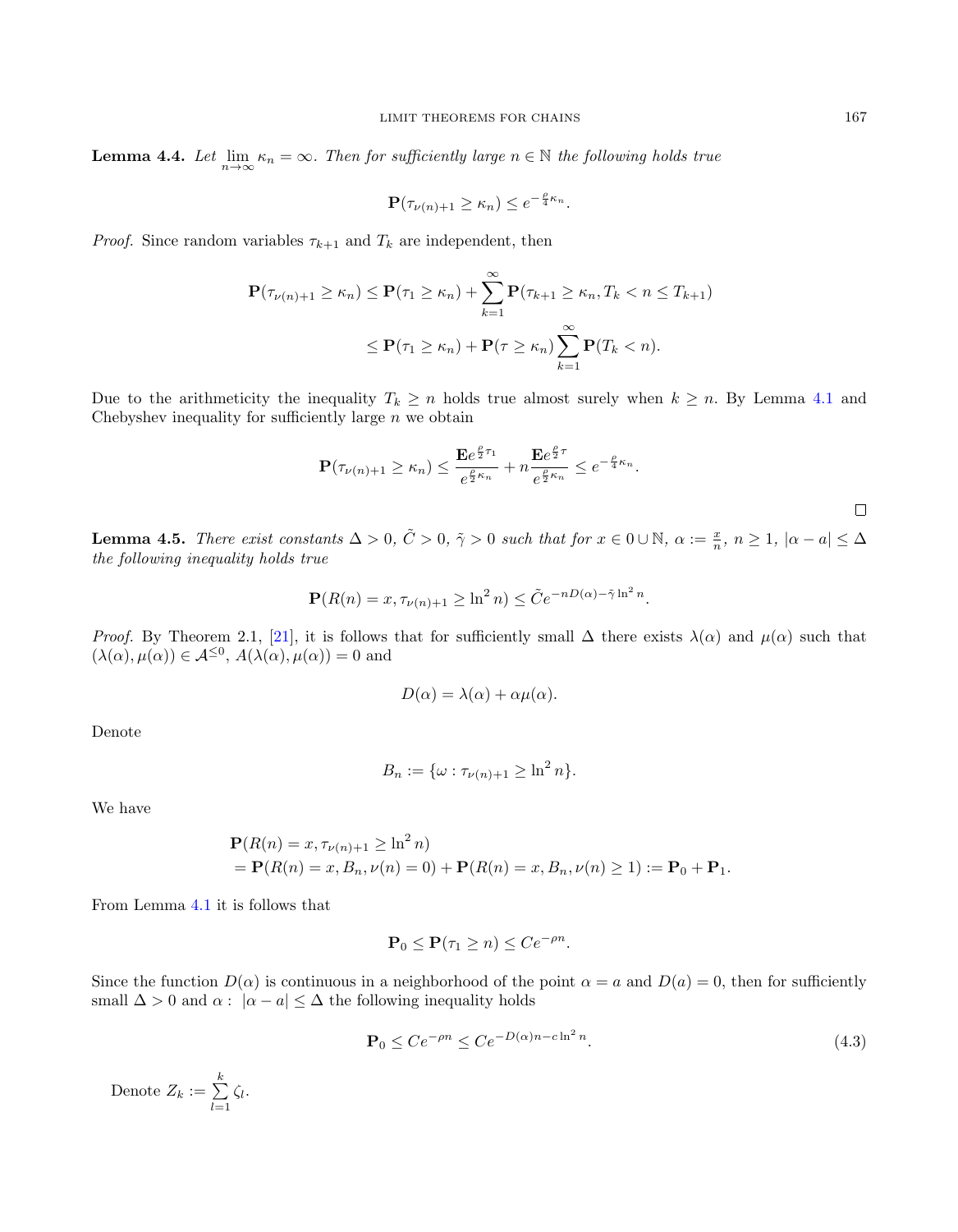Estimate from above  $P_1$ . For  $\lambda = \lambda(\alpha)$ ,  $\mu = \mu(\alpha)$  we obtain

<span id="page-16-0"></span>
$$
\mathbf{P}_1 = \mathbf{P}(R(n) = x, B_n, \nu(n) \ge 1) = \sum_{k=1}^{\infty} \mathbf{P}(R(n) = x, B_n, \nu(n) = k)
$$
  
= 
$$
\sum_{k=1}^{\infty} \mathbf{P}(R(n) = x, \tau_{k+1} \ge \ln^2 n, T_k < n \le T_{k+1})
$$
  
= 
$$
e^{-D(\alpha)n} \sum_{k=1}^{\infty} \mathbf{E}(e^{-\lambda(T_{k+1}-n) - \mu(Z_{k+1}-x) + \lambda T_{k+1} + \mu Z_{k+1}}; R(n) = x, \tau_{k+1} \ge \ln^2 n, T_k < n \le T_{k+1}).
$$
 (4.4)

Note that if  $T_{k+1} \ge n$  and  $R(n) = x$ , then  $x + \zeta_{k+1} \ge Z_{k+1}$ , therefore from  $(4.4)$  it is follows that

<span id="page-16-1"></span>
$$
\mathbf{P}_{1} \leq e^{-D(\alpha)n} \sum_{k=1}^{\infty} \mathbf{E}(e^{|\lambda|\tau_{k+1} + |\mu|\zeta_{k+1} + \lambda T_{k+1} + \mu Z_{k+1}}; R(n) = x, \tau_{k+1} \geq \ln^{2} n, T_{k} < n \leq T_{k+1})
$$
\n
$$
\leq e^{-D(\alpha)n} \sum_{k=1}^{\infty} \mathbf{E}(e^{|\lambda|\hat{\tau}_{k+1} + |\mu|\hat{\zeta}_{k+1}}; \hat{\tau}_{k+1} \geq \ln^{2} n, \hat{T}_{k} < n \leq \hat{T}_{k+1}),
$$
\n
$$
(4.5)
$$

where the joint distribution of random variables  $(\hat{\tau}_k, \hat{\zeta}_k)$ ,  $k \in \mathbb{N}$  has the form (compare with  $(4.2)$ )

<span id="page-16-2"></span>
$$
\mathbf{P}((\hat{\tau}_1, \hat{\zeta}_1) \in A_1, \dots, (\hat{\tau}_k, \hat{\zeta}_k) \in A_k, \dots) := \frac{1}{\psi_1(\lambda(\alpha), \mu(\alpha))} \prod_{k=1}^{\infty} \mathbf{E}(e^{\lambda(\alpha)\tau_k + \mu(\alpha)\zeta_k}; (\tau_k, \zeta_k) \in A_k), \tag{4.6}
$$

Making the summation in the inequality  $(4.5)$  we obtain

$$
\mathbf{P}_1 \le e^{-D(\alpha)n} \mathbf{E}(e^{|\lambda|\hat{\tau}_{\nu(n)+1} + |\mu|\hat{\zeta}_{\nu(n)+1}}; \hat{\tau}_{\nu(n)+1} \ge \ln^2 n).
$$

Since  $\tau_k \ge \zeta_k$  a.s., then from [\(4.6\)](#page-16-2) it is follows that  $\hat{\tau}_k \ge \hat{\zeta}_k$  a.s. Therefore, using Cauchy-Bunyakovsky-Schwarz inequality we obtain

<span id="page-16-3"></span>
$$
\mathbf{P}_1 \le e^{-D(\alpha)n} \left( \mathbf{E} e^{2(|\lambda| + |\mu|)\hat{\tau}_{\nu(n)+1}} \right)^{\frac{1}{2}} \left( \mathbf{P}(\hat{\tau}_{\nu(n)+1} \ge \ln^2 n) \right)^{\frac{1}{2}}.
$$
 (4.7)

From Consequence 2.1, [\[21\]](#page-18-8), it is follows that  $(\lambda(a), \mu(a)) = (0, 0)$ , therefore due to the continuity in the point  $\alpha = a$  of the function  $D(\alpha)$  for sufficiently small  $\Delta > 0$  the following inequality  $3(|\lambda(\alpha)| + |\mu(\alpha)|) < \rho$  holds true.

Thus, from Lemma [4.3](#page-14-1) it is follows that there exists a constant  $C_1 > 0$  such that

$$
\mathbf{E}e^{2(|\lambda|+|\mu|)\hat{\tau}_{\nu(n)+1}} \leq C_1 n.
$$

Using Lemma [4.3](#page-14-1) and Chebyshev inequality for some  $C_2 > 0$ ,  $\gamma > 0$  we obtain

$$
\mathbf{P}(\hat{\tau}_{\nu(n)+1} \geq \ln^2 n) < C_2 e^{-\gamma \ln^2 n}.
$$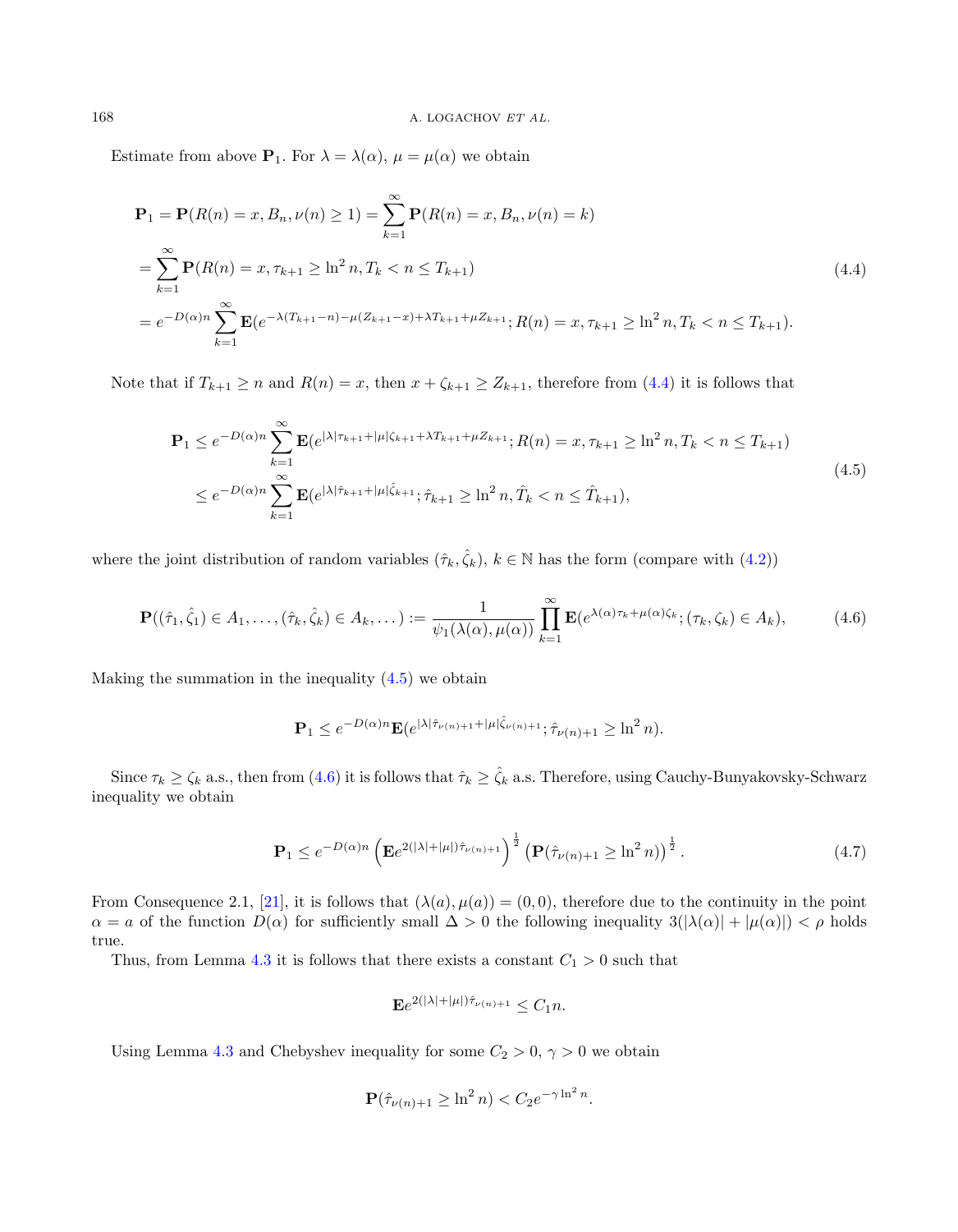From inequalities  $(4.3)$ ,  $(4.7)$  it is follows that for sufficiently large n

$$
\mathbf{P}(R(n) = x, \tau_{\nu(n)+1} \ge \ln^2 n) \le C e^{-D(\alpha)n - c\ln^2 n} + e^{-D(\alpha)n} \sqrt{C_1 C_2} \sqrt{n} e^{-\frac{\gamma}{2}\ln^2 n}
$$
  

$$
\le C e^{-D(\alpha)n - c\ln^2 n} + \sqrt{C_1 C_2} e^{-D(\alpha)n - \frac{\gamma}{4}\ln^2 n}.
$$

<span id="page-17-4"></span>**Lemma 4.6.** There exists  $\Delta > 0$  such that if  $\lim_{n \to \infty} \frac{x}{n} = \alpha_0$ ,  $|a - \alpha_0| \leq \Delta$ , then the following holds

<span id="page-17-6"></span>
$$
-nD\left(1-\frac{m}{n},\frac{x}{n}-\frac{y}{n}\right)=-nD\left(1,\frac{x}{n}\right)+\left(\lambda\left(\frac{x}{n}\right)+\varepsilon_n\right)m+\left(\mu\left(\frac{x}{n}\right)+\theta_n\right)y,\tag{4.8}
$$

where functions  $\varepsilon_n = \varepsilon_n(m, y)$ ,  $\theta_n = \theta_n(m, y)$  satisfy

$$
\beta_n := \max_{(m,y)\in\mathcal{B}_n} \{ |\varepsilon_n(m,y)| + |\theta_n(m,y)| \} = o(1) \quad when \quad n \to \infty,
$$

where  $\mathcal{B}_n := \{(m, y) \in \mathbb{Z}^2 : 1 \leq m \leq [n\kappa_n], 1 \leq |y| \leq [n\kappa_n] \}, \kappa_n = o(1)$  when  $n \to \infty$ .

*Proof.* For sufficiently small  $\Delta$  if  $|a - \alpha_0| \leq \Delta$ , then the function  $D(\alpha)$  is analytic in some neighborhood of the point  $\alpha_0$ . Therefore, due to the fact that  $D(\theta, \alpha) = \theta D(\frac{\alpha}{\theta})$  the function  $D(\theta, \alpha)$  is analytic in some neighborhood of the point  $(1, \alpha_0)$ . It means that for sufficiently large n the function can be represented as a Taylor series in a neighborhood of the point  $(1, \frac{x}{n})$ . Therefore we have

<span id="page-17-5"></span>
$$
-nD\left(1-\frac{m}{n},\frac{x}{n}-\frac{y}{n}\right)=-nD\left(1,\frac{x}{n}\right)+\lambda\left(\frac{x}{n}\right)m+\mu\left(\frac{x}{n}\right)y-nM_1,\tag{4.9}
$$

where  $M_1$  is the remainder term in Lagrange's form

Denote

$$
D_{(1,1)}^{\prime\prime}(x,y):=\frac{\partial^2}{\partial^2 x}D(x,y),\quad D_{(1,2)}^{\prime\prime}(x,y):=\frac{\partial^2}{\partial x\partial y}D(x,y),\quad D_{(2,2)}^{\prime\prime}(x,y):=\frac{\partial^2}{\partial^2 y}D(x,y).
$$

Then there exist  $u \in [1 - \frac{m}{n}, 1], u \in [\frac{x}{n} - \frac{y}{n}, \frac{x}{n}]$  such that

$$
|M_1| \le 2 \max(|D''_{(1,1)}(u,v)|, |D''_{(1,2)}(u,v)|, |D''_{(1,2)}(u,v)|) \left(\frac{m^2}{n^2} + \frac{y^2}{n^2}\right) := K\left(\frac{m^2}{n^2} + \frac{y^2}{n^2}\right).
$$

Therefore, from [\(4.9\)](#page-17-5) it is follows that there exist  $\varepsilon_n(m, y)$ ,  $\theta_n(m, y)$  such that

$$
|\varepsilon_n(m,y)| \le K\frac{m}{n}, \quad |\theta_n(m,y)| \le K\frac{y}{n}
$$

and the equality [\(4.8\)](#page-17-6) holds.

#### **REFERENCES**

- <span id="page-17-0"></span>[1] G. Bejerano and G. Yona, Variations on probabilistic suffix trees: statistical modeling and prediction of protein families. Bioinformatics 17 (2001) 23–43.
- <span id="page-17-1"></span>[2] A.A. Borovkov, Probability Theory. Springer (2013).
- <span id="page-17-3"></span>[3] A.A. Borovkov, Functional limit theorems for compound renewal processes. Siberian Math. J. 60 (2019) 27-40.
- <span id="page-17-2"></span>[4] E.V. Bulinskaya and A.I. Sokolova, Limit theorems for generalized renewal processes. Theory Prob. Appl. 62 (2018) 35–54.

 $\Box$